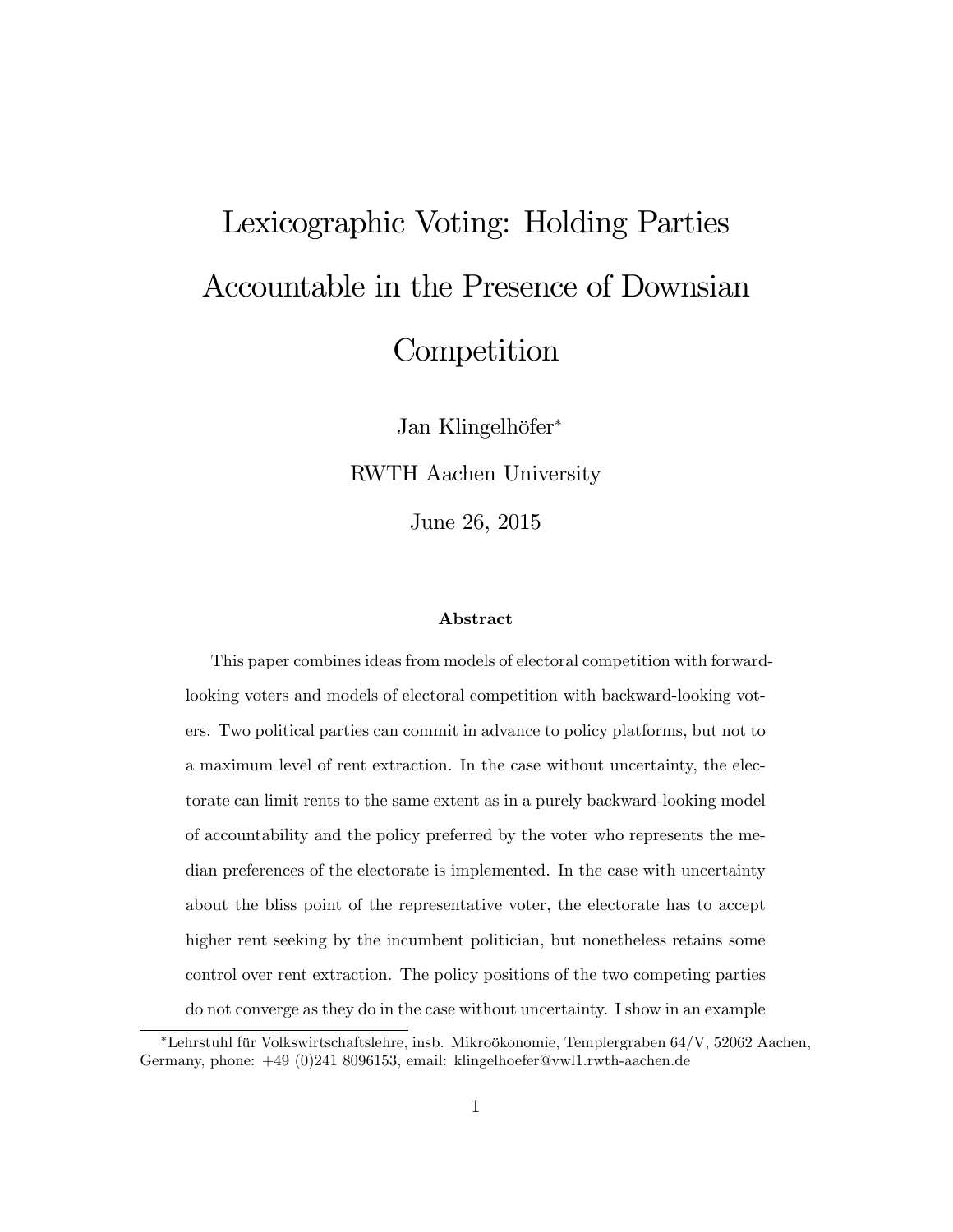that this nonconvergence can increase the welfare of the representative voter. JEL: D72, Keywords: Accountability, Elections, Downsian Competition, Voting, Median Voter

# 1 Introduction

Do voters reward incumbents for past success and honesty or do they disregard the past and only consider future policies when they vote? This is one of the most fundamental questions for a positive theory of electoral competition. In models of preelection politics, candidates commit to their post-election actions before the election takes place. In contrast, in models of postelection politics, politicians are free to decide about their policies when they are in office. However, in the successive election, the voters can condition their vote on the performance of the *incumbent* party.<sup>1</sup>

In this paper, I combine a simple prospective model of Downsian spatial electoral competition on an ideological policy dimension and a simple retrospective model of electoral accountability with rent extraction. Specifically, parties commit to a policy position before an election takes place, as in Downs (1957), but decide on the level of rent extraction once they are in office, as in Barro  $(1973)$  and the simplified model of political accountability discussed in Persson and Tabellini (2000).

In the baseline model in Section 2; I show that, as long as there is certainty about the position of the representative voter, having voters with divergent policy prefer-

<sup>1</sup>Retrospective and prospective voting seem to be self-explanatory terms. Either voters consider past performance or expectations about future performance when they make their voting decision. However, as soon as we use game theoretic models of elections, the distinction turns out to be far from trivial. By the definition of Nash-equilibrium, every voting strategy that is part of an equilibrium must be prospective in the sense that it maximizes the (expected) utility of the voter. Nonetheless, it seems reasonable to call strategies that can be completely described by past utility levels as retrospective and strategies that depend only on variables that influence a voter's utility in the future as prospective. A formal definition along these lines is provided by Duggan (2000).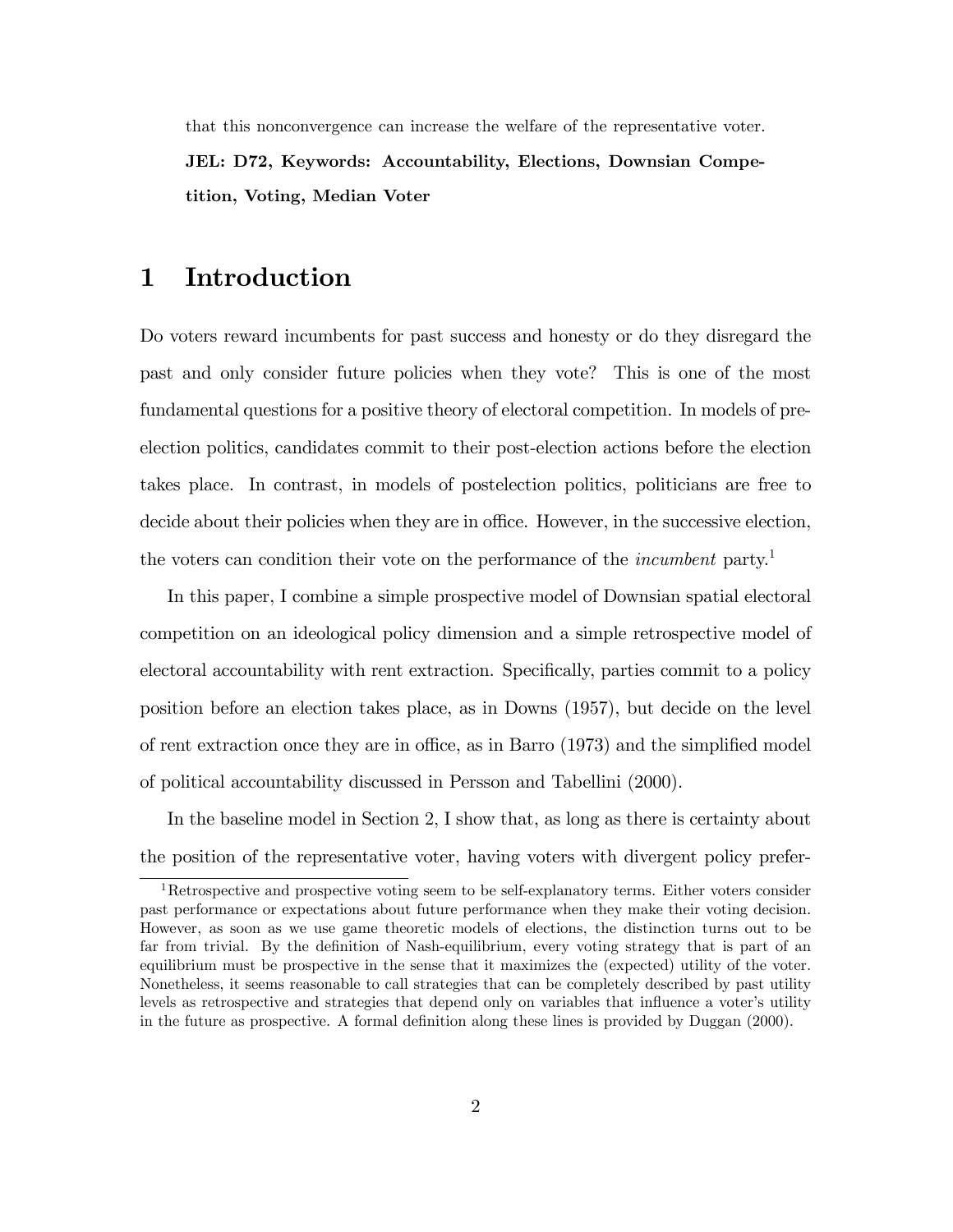ences does not restrict the possibility of holding politicians accountable. The possible equilibrium rent levels are the same as in a model without the additional ideological policy dimension. The representative voter achieves this by following a straightforward and intuitive lexicographic voting strategy. More specifically, if the parties commit to policy positions that differ in attractiveness to a voter, the voter casts her vote for the party that minimizes her disutility on the policy dimension. Only when she is indifferent with respect to the parties' policy platforms, she conditions her vote on the degree of rent extraction of the incumbent party. She supports the incumbent party only if the rents have not exceeded a maximum acceptable level. I call this voting strategy "lexicographic" because voters cast their votes as if they had lexicographic preferences over policy and rents.<sup>2</sup> My model is the first to show that lexicographic voting reconciles backward-looking and forward-looking voting when the identity of the decisive voter is known. The lowest possible rent level that is sustainable in equilibrium is positive, but smaller than the maximum rent the incumbent party could extract. Moreover, it is the same as in a model without ideological policy dimension.

The lexicographic voting strategy forces the parties to converge on the policy dimension, but also allows for control of the *incumbent* party's rent extraction. It is intuitive that a voter who is indifferent will take past actions of the parties into account, whereas it is impossible for a rational forward-looking voter to consider the past when she is not indifferent with respect to the future.

Generally, the equilibria in backward-looking models hinge on the fact that voters are indifferent between the *incumbent* party and the *opposition* and can therefore

<sup>&</sup>lt;sup>2</sup>The term lexicographic voting has been used before to describe similar voting strategies, for example in Dutter (1981) and Soberman and Sadoulet (2007). However, in these papers, lexicographic voting follows directly from lexicographic preferences. In my model, lexicographic voting is part of an equilibrium of the voting game, although the voters' preferences are not lexicographic.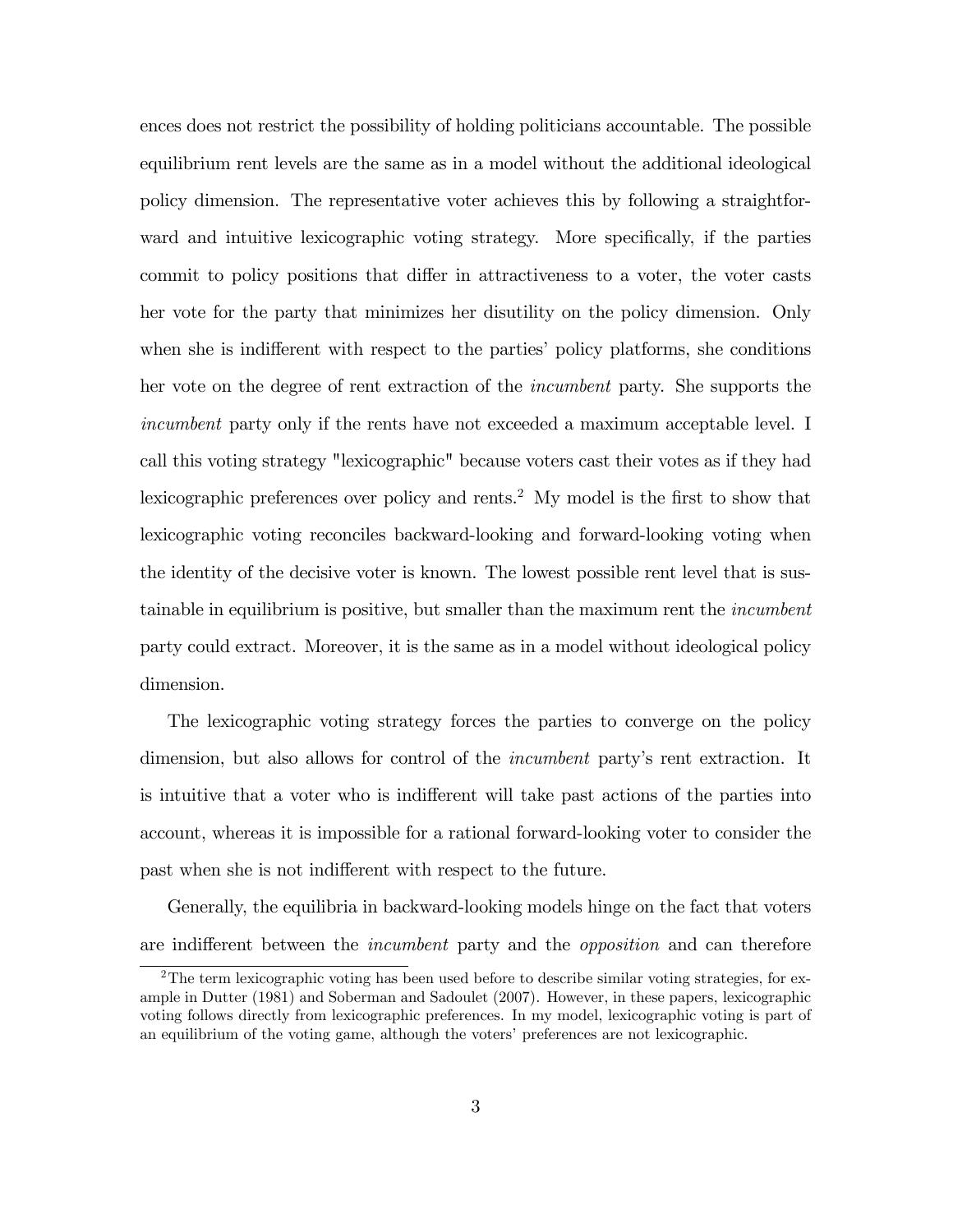reward or punish past actions while playing undominated strategies. The fact that a simple strategy can solve the accountability problem in a model combining rent extraction with Downsian competition can be explained by the fact that competition on the ideological policy dimension forces both parties to choose the same platform so that voters are indeed indifferent between the parties in equilibrium. Full convergence of policy is a result of the lack of uncertainty over the preferences of the representative voter in the baseline model.

Section 3 provides the most interesting results. It shows that with uncertainty over voters' preferences, the minimum equilibrium rent extraction by the *incumbent* party increases. Because the parties do not know the position of the representative voter's bliss point with certainty, the *opposition* party now has a chance of winning office by offering a different policy position than the *incumbent* party. Nonetheless, the incumbent party has an incentive to accept rents below the maximum level in return for being re-elected whenever the voters are indifferent between the policy positions of the two parties as this increases its chances of being reelected. Now, the parties play mixed strategies and choose different policy positions with positive probability in equilibrium. Consequently, convergence of policy platforms becomes random and the exception rather than the rule. In equilibrium the *incumbent* party wins with a probability that is larger than 50%, but not with certainty.

Platform divergence is an interesting result because it is usually observed only in models where uncertainty over the preferences of the representative voter is combined with ideological politicians, and not in models in which parties have no policy preferences (Persson and Tabellini 2000). The reason is simply that in standard models without rent-seeking there is one platform that maximizes the probability of winning for both parties, but this is not longer the case when voters decide according to past behavior when they are indifferent. In addition, the minimum amount of rent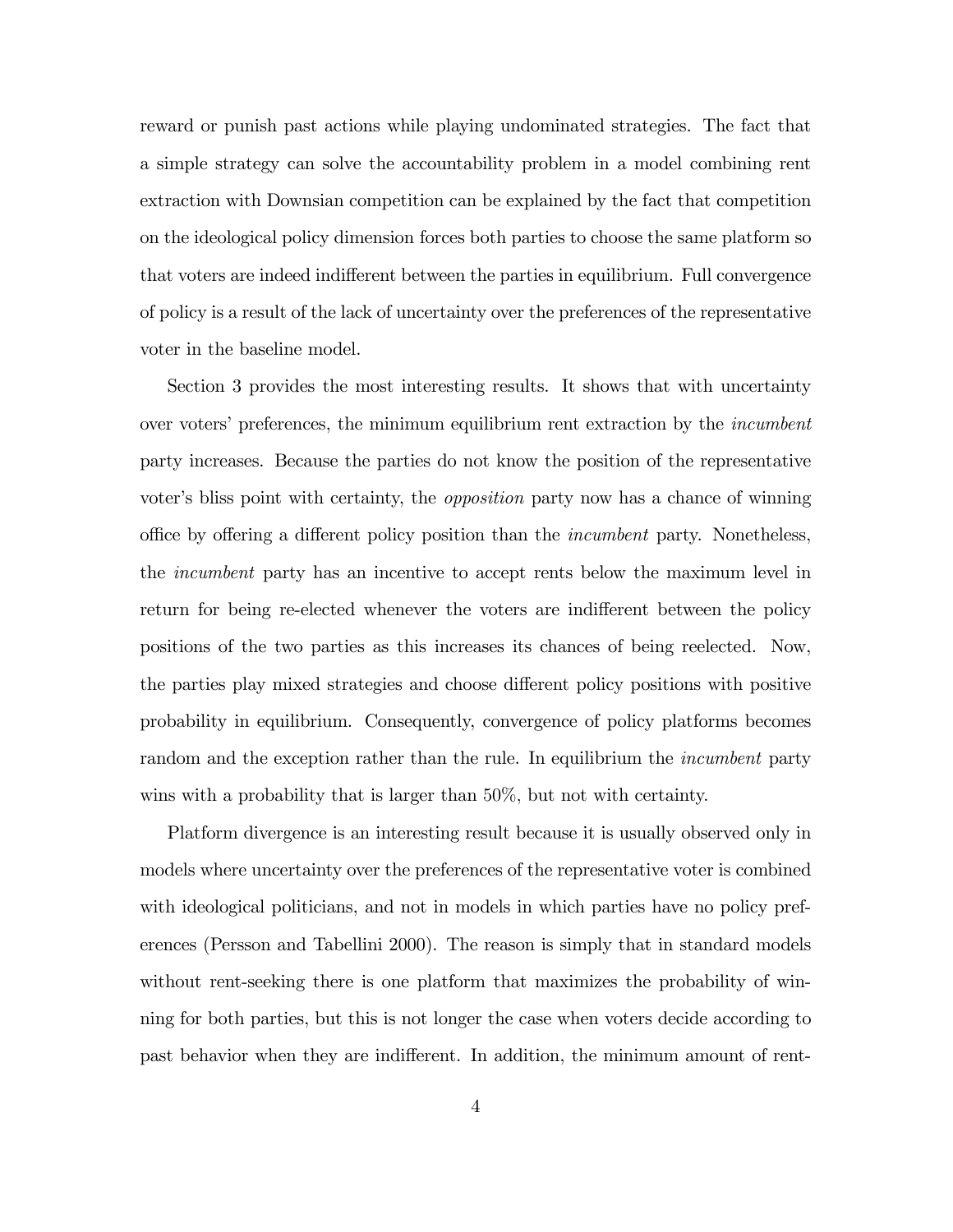seeking is now partly determined by the additional ideological dimension of policy. Consequently, relying on a separate analysis for accountability and competition on the policy dimension could not capture this important interaction between accountability and policy choice, although backward-looking and forward-looking voting motives are combined in the strategy of the voter in the same way as in the case with certainty.

#### 1.1 Related literature

Models of preelection politics are especially popular for modeling spatial policy choices in the tradition of Downs (1957), where voters decide between announced policy positions, while models of postelection politics are often, but not exclusively, applied to accountability issues. In models of postelection politics, politicians are induced to put in more effort or to limit rent extraction due to the possibility of losing the successive election and office if they do not comply (Barro 1973). Essentially, these accountability models apply a principal-agent framework to elections with the politicians as agents and the voters as their principals.<sup>3</sup>

Van Weelden (2013) and a follow up paper that provides some additional results, Van Weelden (2015), provide, to the best of my knowledge, the only other model that combines rent-seeking and competition on policy positions. A major difference to my model is that, instead of parties, Van Weelden assumes a continuum of possible candidates who are ideological and cannot commit to policy platforms. As a consequence, incumbent parties can be held accountable by the threat of the election of an alternative candidate who implements policies they do not like. This reduces the minimum rents sustainable in equilibrium, but comes at the cost of policies that diverge from the bliss point of the representative voter. It remains open how the

<sup>3</sup>For an overview of both types of model, see Persson and Tabellini (2000). For an overview of models of accountability, see Ashworth (2012) and Besley (2006).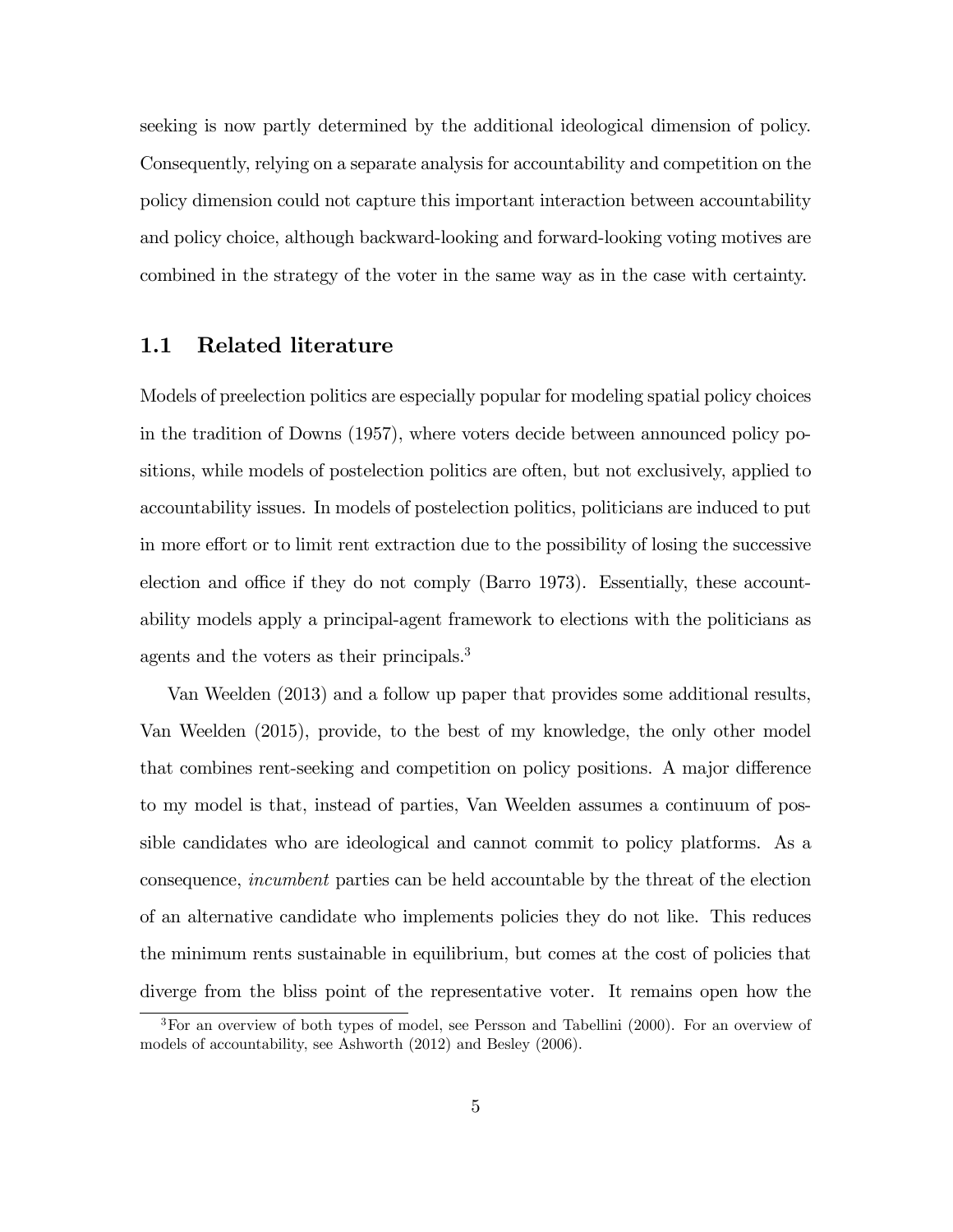model could deal with uncertainty over the preferences of the representative voter.

There is a growing subbranch of the literature on political accountability that is dealing with the question how elections can incentivize politicians to exert effort when effort is not directly observable. This literature is related to my model because the rents in my setup could alternatively be interpreted as shirking by the party of politician in office (that is, the politician does not provide the optimal amount of unobservable effort).<sup>4</sup> The major difference to my approach is that while my model researches the interaction with competiton (and in Section 3 also uncertainty) on a Downsian policy Dimension, the literature so far focuses on heterogeneity (and uncertainty over) the candidates' types. Many ideas in this literature go back to a seminal theoretical paper by Holmström (1982) and were applied to elections by Banks and Sundaram (1993). The main difference to a standard principal-agent problem is that the payoff of the agent cannot be directly linked to the output produced. However, output can still influence future wage (Holmström) respectively the reelection prospects of a politician (Banks and Sundaram). A more recent paper in this vein is Schwabe (2011). He presents a model closely related to Banks and Sundaram, but while Banks and Sundaram present only equilibria in which voters use simple retrospective voting rules with a performance threshold that is the same in all periods (as in the model presented here), Schwabe shows that in his slightly less general setup equilibria exist in which the performance threshold is not constant over time, voters are better of and the equilibrium is renegotiation proof. Moreover, contrary to the results in Banks and Sundaram, voters are in equilibrium indifferent between high quality and low quality politicians. Ashworth, de Mesquita, and Friedenberg  $(2010)$  combine models of selecting high-quality politicians with rewarding effort of

<sup>4</sup>For a discussion of this possible reinterpretation of the assumptions, see Martinez (2009). Persson and Tabellini (2000) also choose a simple model with rent-extraction instead of unobservable effort to introduce the literature.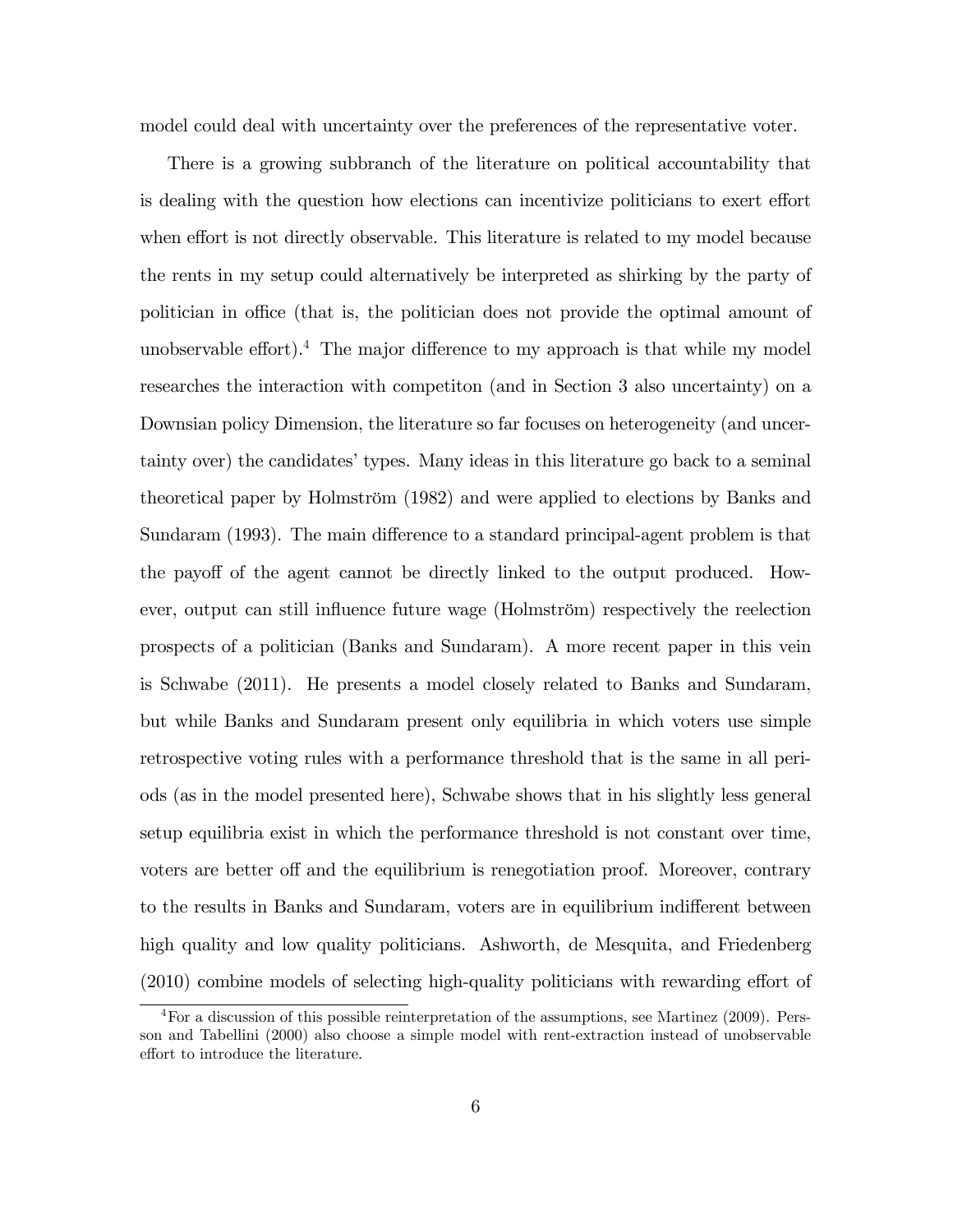politicians and asks whether it is possible to incentivize politicians even when it is known that not all politicians have the same quality. Moreover, this paper contains a very useful discussion about the distinction between standard-setting for creating incentives (as in the model presented here) and standard-setting for the purpose of selecting good types and shows that the two purposes can be consistent with each other.

Several papers on Downsian competition are related to the model I present. Aragones and Palfrey (2002) model Downsian competition in a model where one of the candidates is of higher quality. As a consequence, just as in the model with uncertainty presented below in Section 3, there is only an equilibrium in mixed strategies. While Aragones and Palfrey (2002) present a one-shot model, the model I present is a contribution to the literature that models electoral competition on an ideological policy dimension as a repeated game. Important papers in this literature are Duggan (2000), Duggan and Fey (2006), Aragones, Palfrey, and Postlewaite (2007) and Banks and Duggan (2008). However, none of these papers considers the rent-seeking issue. Duggan (2000) and Banks and Duggan (2008) model repeated elections when the policy preferences of the candidates are private information. The Örst paper shows that there is an equilibrium that is consistent with prospective and retrospective voting at the same time, while the second paper extends the model to multiple policy dimensions. Aragones, Palfrey, and Postlewaite (2007) address the credibility of policy announcements when politicians have policy preferences that are known to the voters, a problem that makes a dynamic model necessary. Not surprisingly, what kind of promises politicians can make in a credible way depends on their policy preferences. Similar to Duggan (2000) and Banks and Duggan (2008), it is shown that and how policy compromise is possible in repeated games with ideological candidates.

Duggan and Fey (2006) assume parties that care only about winning office. Their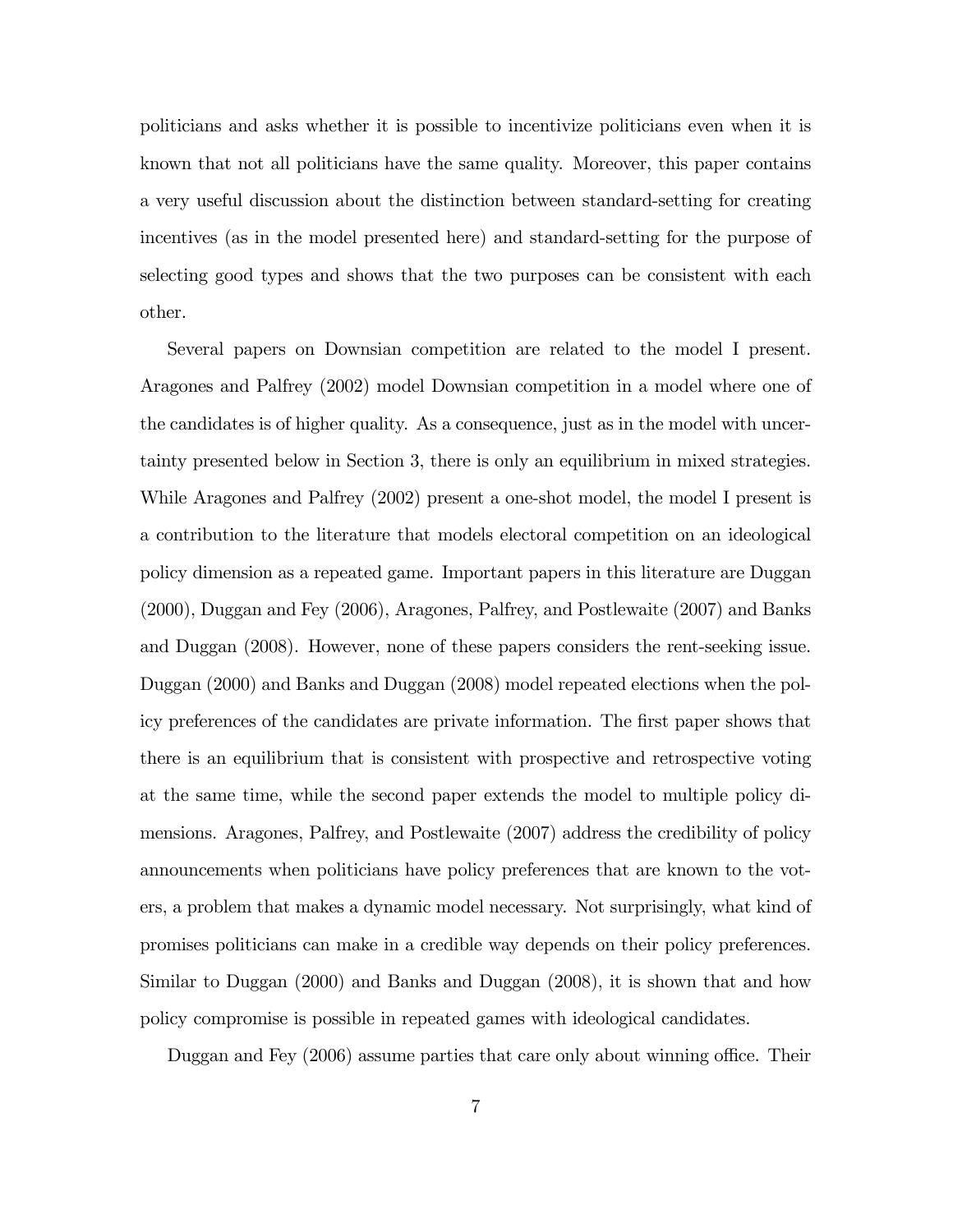paper shows what kind of equilibria are possible in an infinitely repeated Downsian model of political competition. As the folk theorem suggests, many equilibria can be supported in a model of repeated elections. Duggan and Fey (2006) make some additional restrictions that are standard in game theoretic models of elections and show that arbitrary paths of policies can be supported in equilibrium if some conditions on discount factors hold.

## 1.2 Organization of the paper

The paper proceeds as follows. Section 2 develops the model with certainty about the position of the representative voter and discusses its equilibrium. Section 3 shows that uncertainty over the position of the representative voter leads to less electoral accountability and higher minimum rents in equilibrium. The paper ends with a conclusion and an example for an equilibrium with uncertainty is provided in the Appendix.

## 2 The model

I consider a polity with two parties interested in winning office only for rent-seeking purposes, and an odd number N of voters  $i = 1, 2, ..., n$  interested in policy as well as rent reduction. The ideological policy space is the interval [0, 1]. Party  $j \in \{x, y\}$ maximizes its expected payoff:

$$
U_p^j = E_0 \sum_{t=0}^{\infty} \beta^t r_t^j,\tag{1}
$$

where rents in future periods are discounted by the factor  $\beta \in (0,1)$ .  $r_t^j$  $t$ <sup>*i*</sup> is the rent extracted by party  $j$  in period  $t$ . The party in government (also called the *incumbent*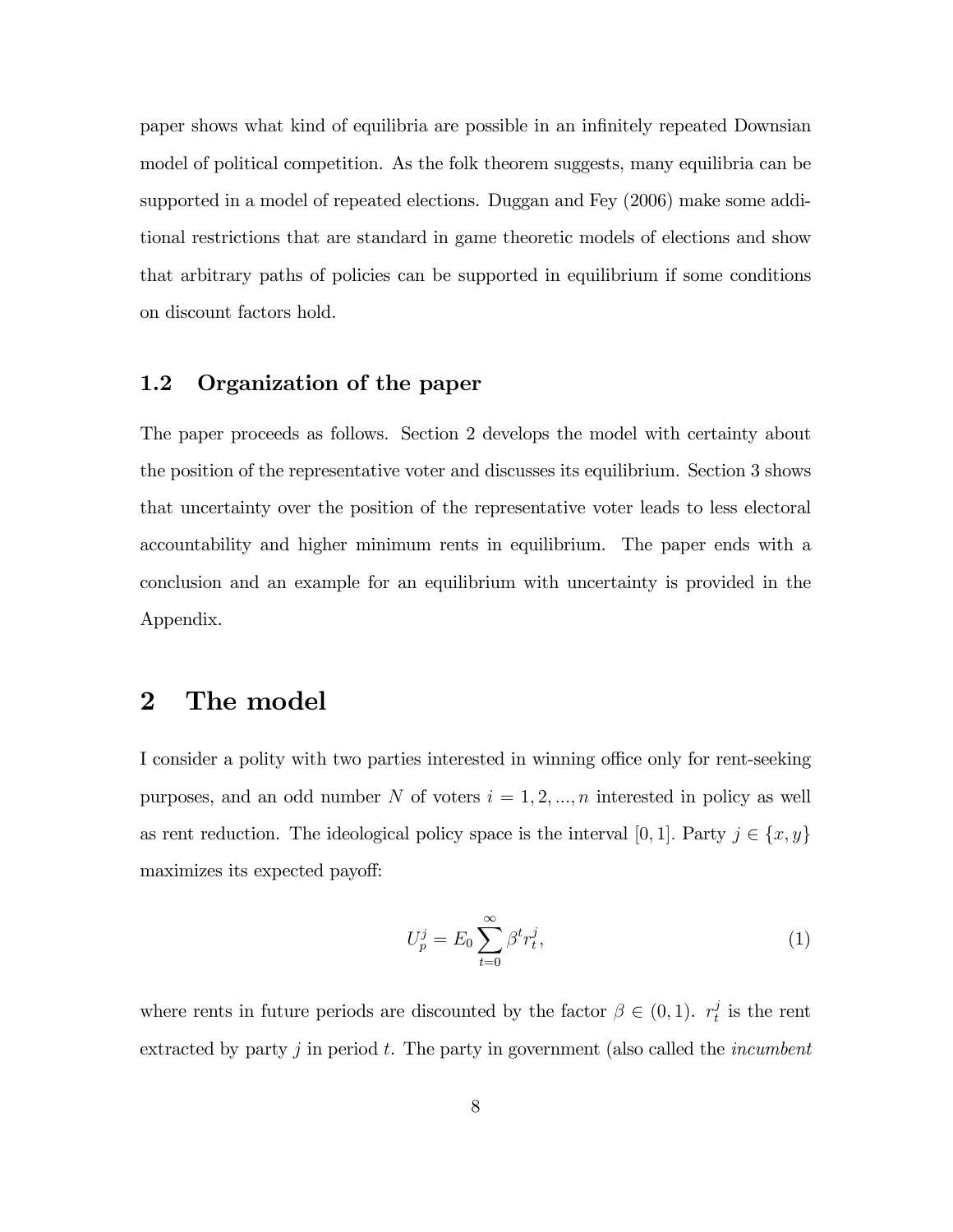party) in period t is denoted by  $I_t \in \{x, y\}$ . The *opposition* party in period t is denoted by  $O_t \in \{x, y\}, O_t \neq I_t$ . Parties decide how much rent  $r_t \in [0, R]$  they extract in a period in which they are in office.  $R$  is the total amount of available public funds and constitutes the maximum per period rent. Parties out of office cannot acquire any rents. Hence,  $r_t^{O_t} = 0$  in all periods.

The representative (median) voter's utility is given by:

$$
U_v = E_0 \sum_{t=0}^{\infty} \beta^t (-|p_t - b|^{\lambda} + R - r_t)),
$$
\n(2)

where  $\lambda > 0$ , b is the policy bliss point of the representative voter,  $r_t = r_t^x + r_t^y$  $t$ <sup>*y*</sup> the rent extraction and  $p_t$  the policy implemented in period  $t$ . Because the policy platform announced by the *incumbent* is always implemented and  $r_t^{O_t} = 0$  in all periods t,  $p_t = p_t^{I_t}$  and  $r_t = r_t^{I_t}$ . I abstract from any details on how rents are extracted and assume that rent payments reduce a given amount of public funds, which reduces every voter's utility in the same way. Hence,  $R - r_t^{I_t}$  gives the amount of public funds that are used in the voters' interest. For simplicity, I assume that the utility from public good spending is uncorrelated with the ideological policy position.  $p_t \in$  $P = \{\hat{p}_1, \hat{p}_2, ..., \hat{p}_K\}$  denotes the policy in period t. P is a set containing the finite number K of possible policy positions. The set is ordered so that policy positions further to the left are denoted with lower subscripts:  $\hat{p}_1 < \hat{p}_2 < \dots < \hat{p}_K$ . Restricting the possible policies to a finite number plays no role for the results presented in Section 2 and all of them would hold without any restrictions on possible policy positions. However, this assumption will be important to ensure the existence of an equilibrium once we allow for uncertainty over the preferences of the representative voter in Section 3: By assumption, the policy bliss point of the representative voter  $b \in P$  and thus parties can choose to offer the policy platform favoured by the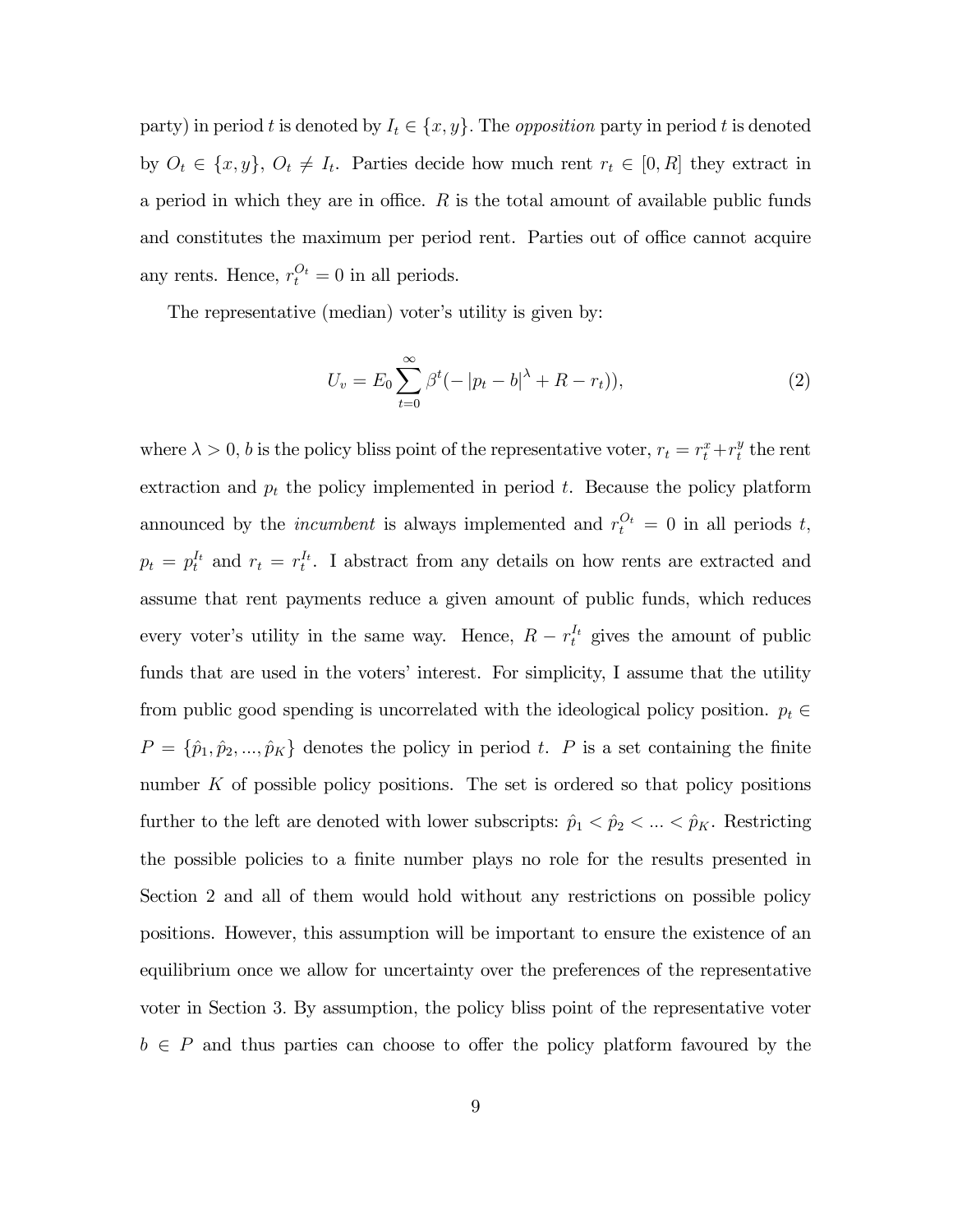representative voter. Disutility in policy is concave as often assumed if and only if  $\lambda > 1$ . However, for the results presented here the assumption of concavity is not necessary and increasing disutility in increasing distance from the policy bliss point as implied by  $\lambda > 0$  is sufficient. The exact value of  $\lambda$  matters only for welfare, not for equilibrium.

## 2.1 The order of moves

The order of moves is the following: In any period t, the policy position  $p_t^I$  of the incumbent party  $I_t \in \{x, y\}$  is implemented (thus,  $p_t = p_t^I$ ), then the rent level  $r_t^{I_t}$  is chosen by the *incumbent* party. Next, after  $r_t^{I_t}$  is observed by all players, both parties simultaneously choose a policy position contained in the set of possible platforms P. The policy chosen by the *incumbent* is called  $p_{t+1}^{I_t}$  and the policy chosen by the challenger is called  $p_{t+1}^{O_t}$ . After policy positions are chosen, an election takes place and the representative voter casts her vote and thus decides which party wins the election and becomes the *incumbent* in the next period. In period 0, the identity and the policy positions of the *incumbent* party and the *opposition* are exogenously given.

## 2.2 Strategies

To denote the entire history of a variable  $z_t$  up to period t, I use a superscript t to denote an ordered vector  $z^t = \{z_0, z_1, z_2, ..., z_t\}$ . Then  $h_t = \{p^{y,t}, p^{x,t}, I^t, r^{t-1}\}$  denotes the complete history of the game up to the beginning of period  $t$  and contains all past values of all variables. A strategy for a party j consists of the rent payment  $r_t^j$  $t^j(h_t)$ for all histories with  $j = I_t$  and the decision about a policy platform  $p_{t+1}^j(h_t, r_t)$  for all histories up to the beginning of period  $t$  and the rent extraction in that period. A strategy for the representative voter is an  $I_{t+1}(h_t, r_t, p_{t+1}^y, p_{t+1}^x) \in \{y, x\}$  for every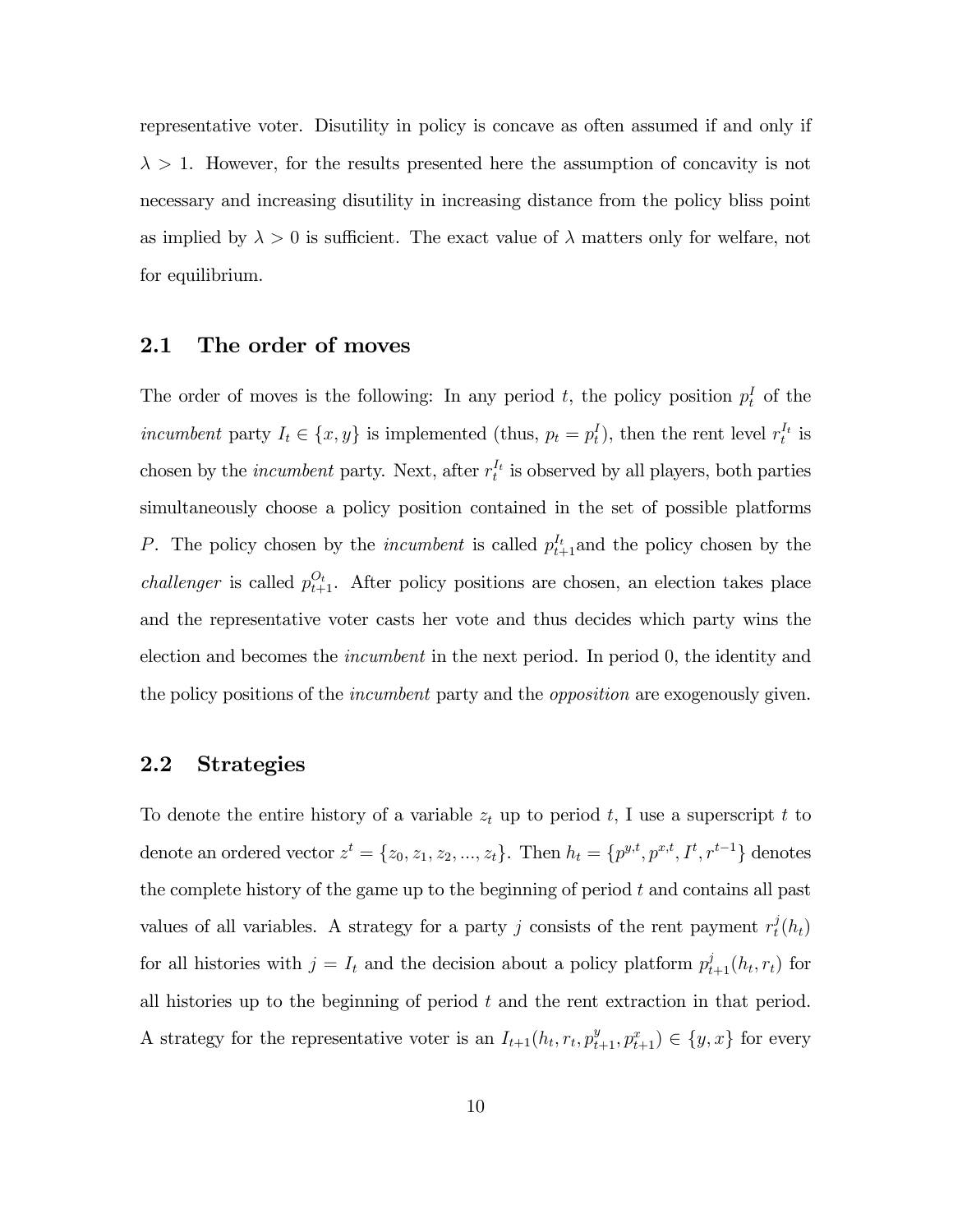period  $t+1$  and every possible history up to the time of her voting decision. However, in all equilibria discussed in the paper the vote that decides over the next incumbent depends only on  $p_{t+1}^y, p_{t+1}^x, r_t$  and  $I_t$ . This is discussed in more detail in the following Section.

## 2.3 Stationarity

In the analysis, we consider only subgame perfect equilibria with strategies that are stationary and symmetric according to the following definition:<sup>5</sup>

#### **Definition 1** Stationary symmetric strategies

Strategies are stationary if and only if:

- 1. The voting decision of the representative voter depends only on announced policy positions and rent-seeking by the incumbent party in the previous period.
- 2. The parties' rent-seeking and policy platforms are not influenced by the history of the game.

The parties' strategies are symmetric if and only if:

3. Both parties play the same strategy.

Strategies that are stationary and symmetric are called stationary symmetric strategies.

Discussion of stationarity and symmetry In a stationary equilibrium in which both parties follow the same strategy, the representative voter is not able to influence the future policy announcements or rents. As a consequence, when she maximizes her

 $5$ See Van Weelden (2013) for a related definition and a discussion of the advantages of focusing on stationary equilibria.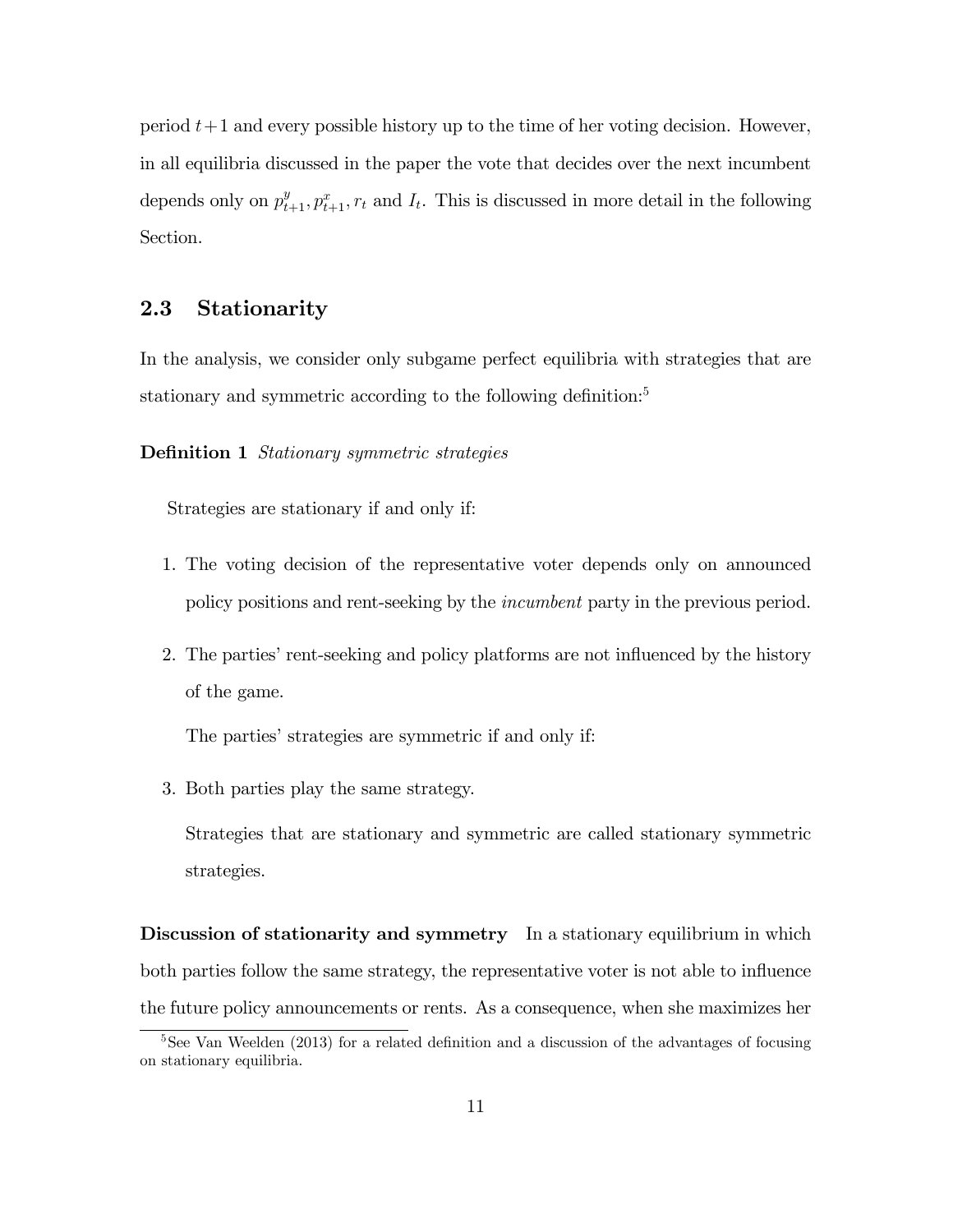utility with respect to policy in the next period, she also maximizes her total utility. This has the advantage that the results are robust to changes in voters preferences and changes in the electorate when we interpret the representative voter as the median voter of the electorate whose identity can change over time. In addition, our definition of stationarity implies that on the policy dimension the analysis essentially boils down to the analysis of a one-shot game as in standard models of Downsian competition and the fact that the election game is infinitely repeated allows us to deal with issues of rent-seeking and accountability in the way that is standard in the accountability literature. Consequently, the differences to the results in the literature that we will find in Section 3 are due to the interaction of accountability and Downsian competition, and not to the additional dynamics of the game.

## 2.4 An equilibrium with lexicographic voting

The strategies formulated in Proposition 1 below constitute an equilibrium which has all the essential features of a backward-looking model in the tradition of Barro (1973) and Ferejohn (1986) as well as those of a forward-looking model in the tradition of Downs (1957). Parties converge on the ideological dimension and rents are at the lowest level sustainable in the purely backward-looking model without policy dimension. This is the result of the intuitive lexicographic voting strategy. The representative voter casts her ballot in favor of her preferred policy position. Only when she is indifferent in this respect does she decide according to past rent extraction by the incumbent party. With this a strategy, she encounters no credibility or timeinconsistency problem.

Proposition 1 An equilibrium of the game is constituted by the following strategies: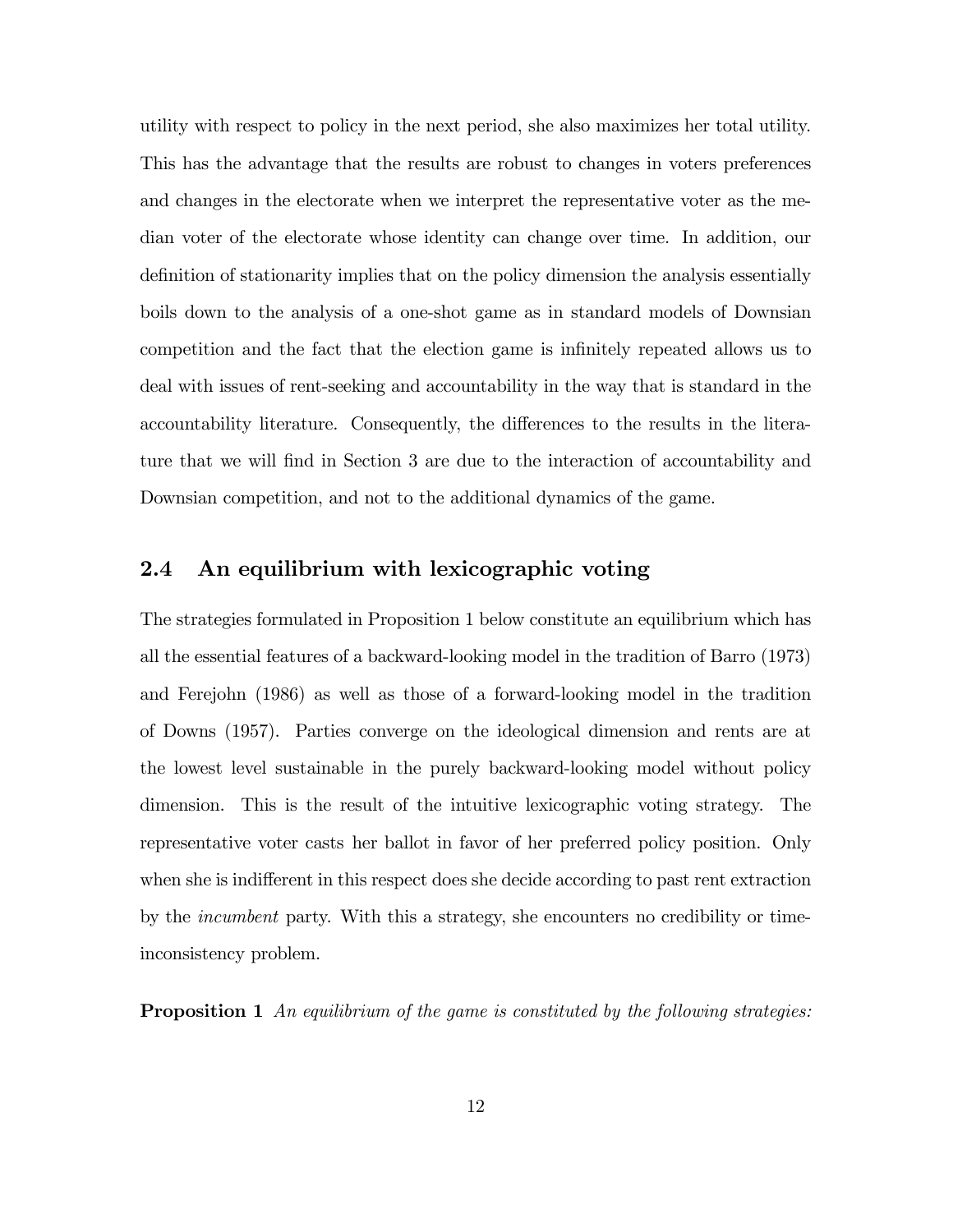The parties play:

$$
p_{t+1}^{j} = b \text{ for } j = y, x \text{ in all } t \text{ in all histories},
$$
\n
$$
r_{t}^{I_{t}} = \bar{r} \text{ in all } t \text{ in all histories},
$$
\n
$$
(3)
$$

where  $\bar{r} = (1 - \beta)R$ .

The representative voter plays:

$$
I_{t+1} = \begin{cases} y \text{ if } |p_{t+1}^{y} - b|^{\lambda} - |p_{t+1}^{x} - b|^{\lambda} < 0 \\ x \text{ if } |p_{t+1}^{y} - b|^{\lambda} - |p_{t+1}^{x} - b|^{\lambda} > 0 \\ I_{t} \text{ if } |p_{t+1}^{y} - b|^{\lambda} - |p_{t+1}^{x} - b|^{\lambda} = 0 \text{ and } r_{t} \leq \bar{r} \\ O_{t} \text{ if } |p_{t+1}^{y} - b|^{\lambda} - |p_{t+1}^{x} - b|^{\lambda} = 0 \text{ and } r_{t} > \bar{r} \end{cases} \tag{4}
$$

Given the strategies, it follows that:

$$
I_t = I_0 \text{ in all } t,
$$
  
\n
$$
p_t = b \text{ in all } t \ge 1,
$$
  
\n
$$
r_t = \bar{r} \text{ in all } t.
$$
\n(5)

The party with the support of the representative voter wins. Given the equilibrium strategies of the parties,  $|p_t^y - b|$ <sup> $\lambda = |p_t^x - b|$ </sup> in all periods. Because  $r_t = \bar{r}$  in all periods, the representative voter votes for the incumbent party, which remains in office and implements  $p_{t+1}^I = b$ .

**Proof.** Given the strategies of the parties, the representative voter in period  $t$  neither influences future rent payments nor future policy platforms (any  $p_s^j$  with  $s > t + 1$ ) with her vote. Therefore, the voter has no utility-increasing deviation from voting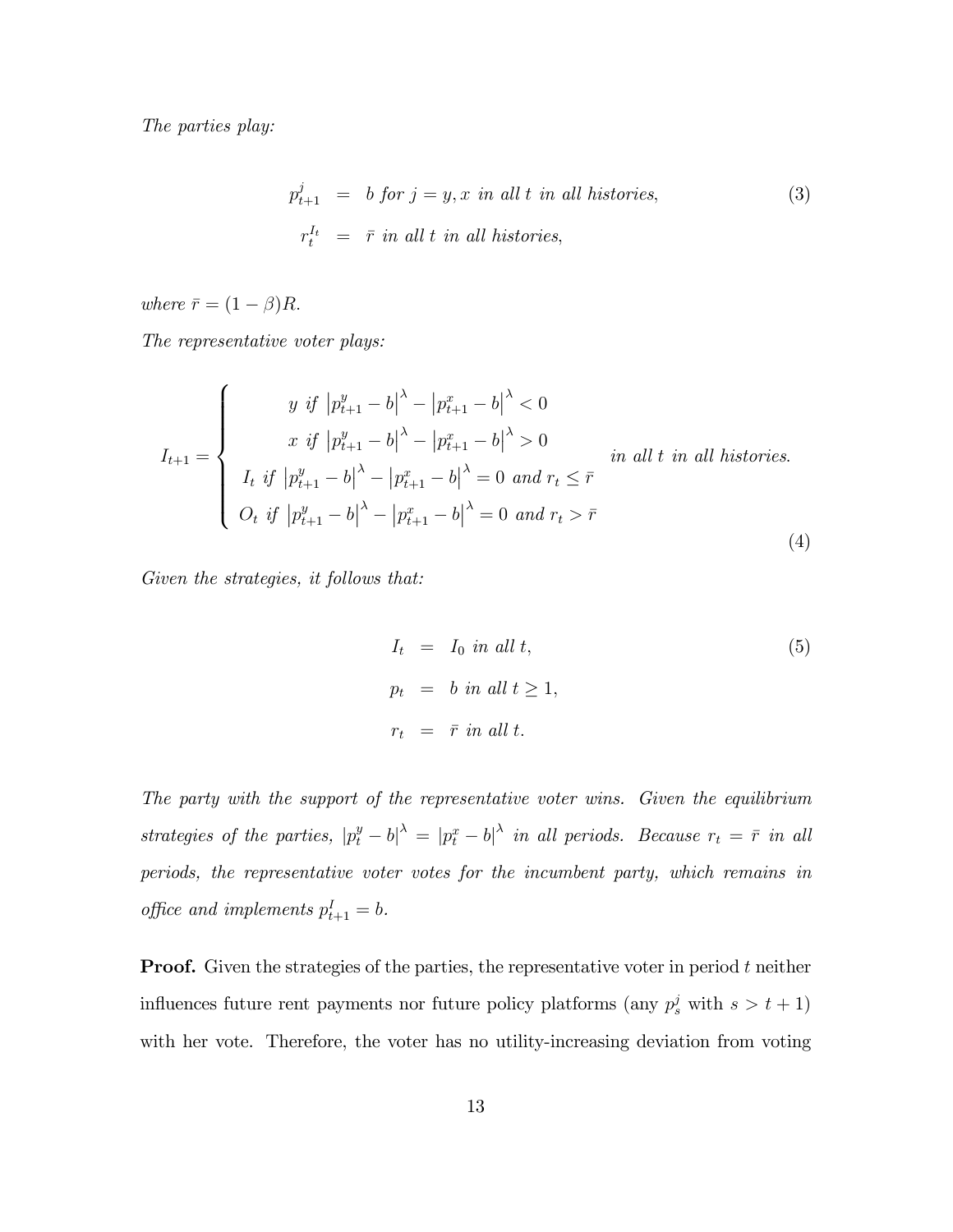for the party that offers the policy closest to her bliss point in period  $t + 1$ . In case she is indifferent between the candidates' policy platforms in period  $t + 1$ , there is no utility-increasing deviation from voting according to the past performance of the incumbent because, again, it does not influence future policy or rent payments.

The fact that the *opposition* party cannot be better off by deviating follows from the fact that given the position and rent extraction of the incumbent party and the strategy of the representative voter, it either wins with certainty or has no possibility of winning office. Moreover, it cannot influence any election results or rent payments in the future with its choice of policy position. For the incumbent party, any policy position different from  $p_{t+1}^I = b$  leads to a loss of office (and therefore rent payments) forever because given the reply of the *opposition*, the latter is preferred by the representative voter. The same is true for the combination of any policy position  $p_{t+1}^I$ with any rent  $r_t > \bar{r}$ . Therefore, re-election is only possible with  $r \leq \bar{r}$ . Hence, there is no possibility for the *incumbent* party of increasing its utility by deviating with a strategy that leads to its re-election. If it accepts defeat by deviating in an arbitrary period s, the *incumbent* party can, at most, achieve a rent of  $R$  in the period in which it deviates and then lose office and rents forever. This gives the same utility level that the incumbent party achieves by not deviating and receiving a rent of  $r_t = \bar{r} = (1 - \beta)R$  forever, because the present discounted value of future rent payments in period s is the same:

$$
\sum_{t=0}^{\infty} \beta^t \bar{r} = \sum_{t=0}^{s-1} \beta^t \bar{r} + \sum_{t=s}^{\infty} \beta^t \bar{r} = \sum_{t=0}^{s-1} \beta^t \bar{r} + \sum_{t=s}^{\infty} \beta^s \frac{\bar{r}}{1-\beta} = \sum_{t=0}^{s-1} \beta^t \bar{r} + \beta^s R.
$$

Therefore, no deviation from the given strategy increases the utility of the *incumbent*  $party.$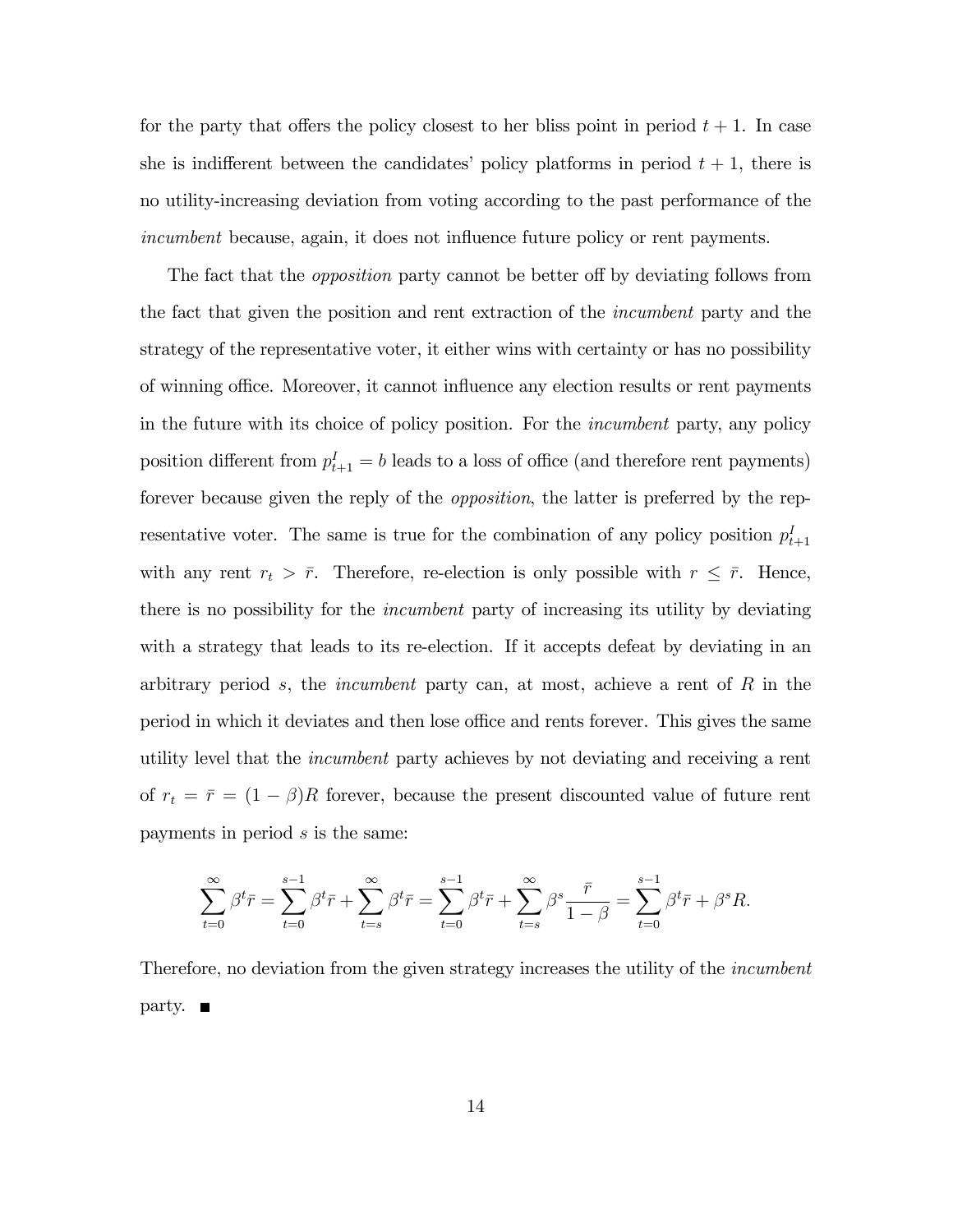The identity of the *incumbent* party in period 0 is exogenously given. This party remains in office forever, as in the standard case of backward-looking models without uncertainty. However, this will no longer be the case when I introduce some uncertainty in Section 3.

Corollary 1 There is no equilibrium with a present discounted value of future rent payments in any period s of the game that is lower than the maximum per-period rent extraction R.

**Proof.** Suppose that there is an equilibrium with  $\sum_{t=s}^{\infty} \beta^{t+s} r_t < R$  in any period s. Then, the *incumbent* party in period s is better off by deviating and taking a rent of  $r_s = R$ . This is a contradiction.  $\blacksquare$ 

Therefore, the equilibrium rent level in Proposition 1 gives a lower bound for rents in equilibrium.<sup>6</sup> The rent level is identical to the lower bound on rent extraction in a model without a policy dimension.<sup>7</sup>

As is also common in models of political accountability, the given equilibrium is not unique and other equilibria with larger rent payments exist. However, the existence of the equilibrium presented above is sufficient to establish that retrospective and prospective motives in voting are not inconsistent with each other. The voter who represents the median preferences of the electorate has only one instrument, namely her single vote, but this is sufficient to control policy as well as to hold politicians accountable to a certain degree.

<sup>&</sup>lt;sup>6</sup>There are equilibria with a lower rent payment  $r_t < \bar{r}$  in period t that are sustainable because the incumbent party expects higher rent payments in the future. However, from Corollary 1; we know that the present discounted value of rent extraction cannot be smaller than  $R$ . Equilibria with increasing rent payments over time seem rather implausible because the opposition party could try to convince the voters that it would only demand a constant rent payment of  $\bar{r}$  once in office.

<sup>&</sup>lt;sup>7</sup>This can easily be established following the same line of reasoning as in the proof of Corollary 1: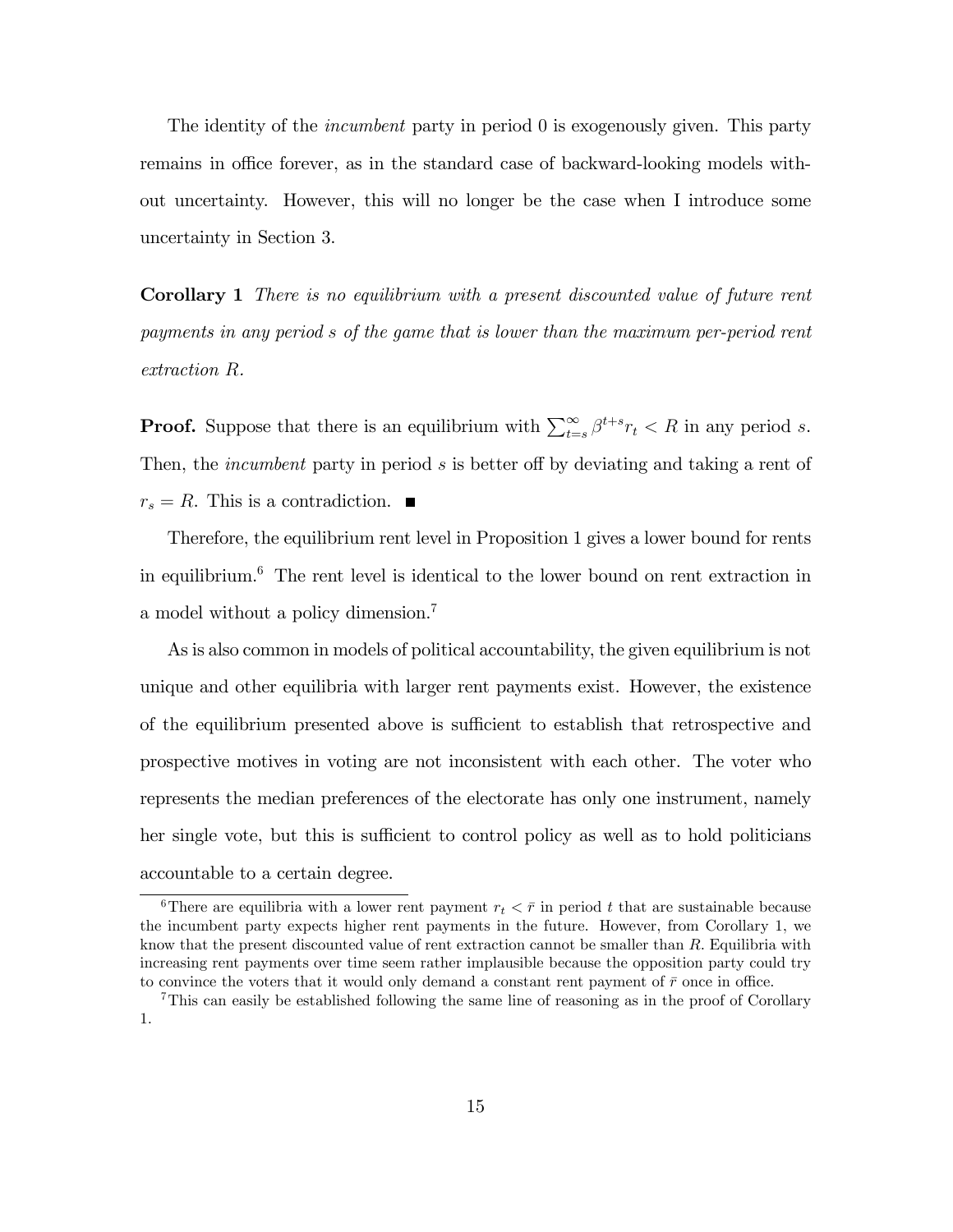While certainty over the preferences of the median voter and our restriction to symmetric stationary strategies seems to imply convergence on the policy dimension, there are equilibria without full policy convergence because a party that never wins in equilibrium can choose any policy position. However, there are no equilibria with symmetric stationary strategies that lead to policies different from the median bliss point.

#### 2.5 Discussion of the different treatment of rents and policy

I assume that commitments to electoral platforms are credible on the policy dimension, but lack credibility on the rent dimension. These are widely accepted standard assumptions for both types of models and thus it is important to explore whether combining them leads to results that cannot be found by looking at the models separately. A justification for the different treatment can be seen in the fact that parties have no reason to break their electoral promises with regard to policy because it does not enter their utility function.

## 3 Uncertainty over the electorate's preferences

So far, I have assumed that the identity of the representative voter is known when parties decide on their policy platforms. How robust are the results to relaxing this assumption? This section shows that voters retain some control over rent extraction in a straightforward and plausible equilibrium where they follow again a lexicographic voting strategy as in Section 2. However, now parties do not converge on the policy dimension and the minimum rent sustainable in equilibrium is larger.

The assumptions and the order of moves are the same as in Section 2. The only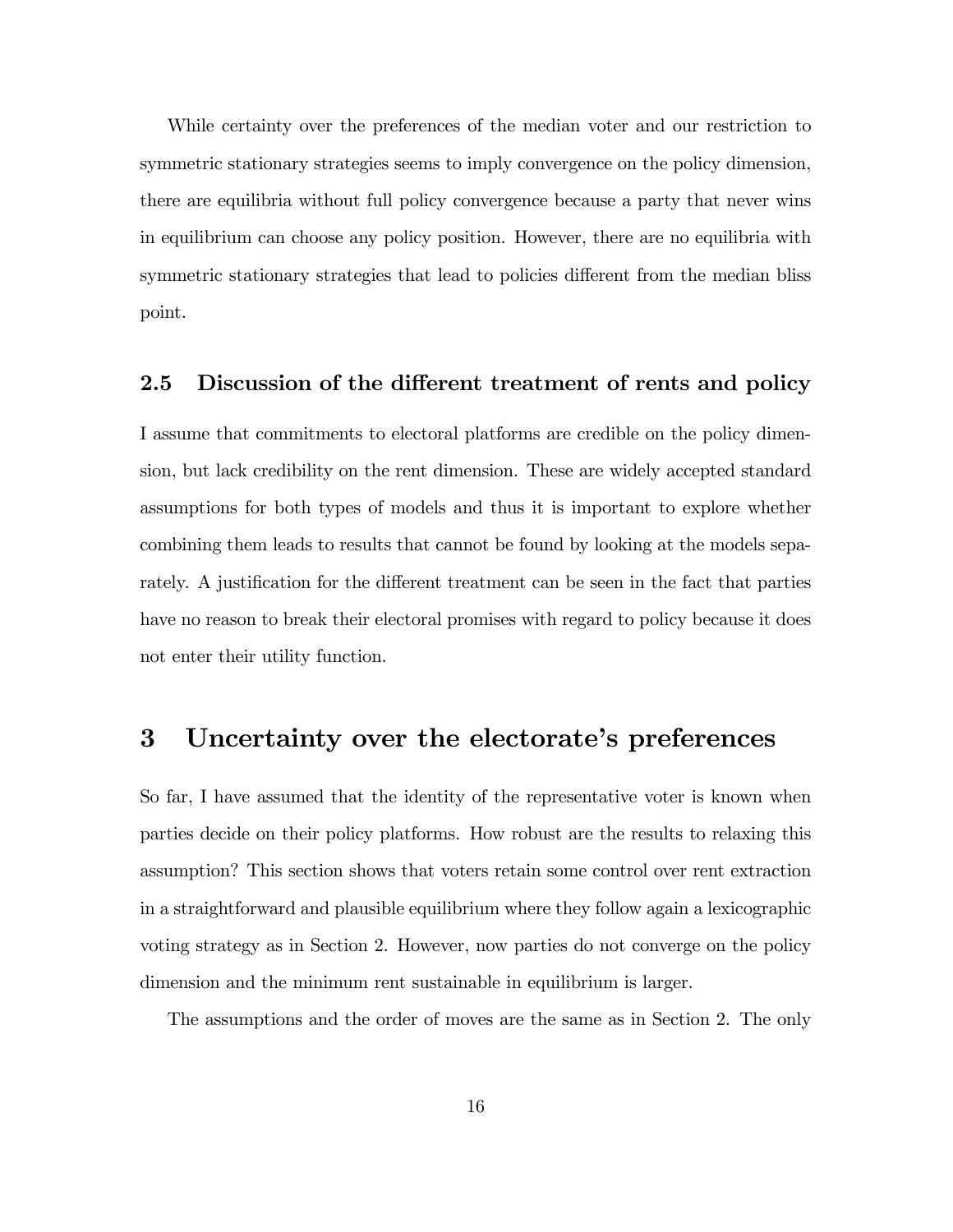difference is that the favorite position of the representative voter is now uncertain.<sup>8</sup> Voters keep some control over rent extraction, but the control is limited because sometimes the *incumbent* party loses office even when it does not deviate and therefore can demand higher rents in equilibrium.

As before, there is one representative voter. Her expected utility is now given by:

$$
U_v = E_0 \sum_{t=0}^{\infty} \beta^t (-|p_t - b_t|^{\lambda} + R - r_t), \tag{2'}
$$

where  $b_t \in P$  is her bliss point in period t that is now a random variable determined right after the policy positions of the parties are announced.<sup>9</sup> The value of  $b_t$  is distributed identically and independently of past bliss points. Let  $q_k \geq 0$  be the probability that the representative voter in period  $t$  turns out to have the bliss point  $\hat{p}_k \in P$ , with  $\sum_{k=1}^{K} q_k = 1$  and  $q_k > 0$  for at least 2 different policy positions contained in P to ensure that there is some uncertainty over the preferences of the median voter. We use  $Q = \{q_1, q_2, ..., q_K\}$  to denote the ordered set of the probabilities. By assumption, the probabilities contained in Q are constant over time and independent of the outcomes in previous periods. The set  $B = \{\hat{p}_k : \hat{p}_k \in P, q_k > 0\}$ , a subset of P; contains all potential bliss points of the median voter.

The expected utility function of the parties  $j = y, x$  is identical to the expected utility function in Section 2:

$$
U_p^j = E_0 \sum_{t=0}^{\infty} \beta^t r_t^j.
$$
 (1)

<sup>&</sup>lt;sup>8</sup>It does not matter for the equilibrium presented here if the parties observe the bliss point of the representative voter after the elections. Because it seems more realistic I assume that they do not. In addition, this assumption makes commitment to policy platforms ahead of the elections more plausible.

<sup>&</sup>lt;sup>9</sup>Consequently, the history of the game up to period t now includes the bliss points of the representative voter and is now denoted by  $h_t = \{p^{y,t}, p^{x,t}, b^t, I^t, r^{t-1}\}\$ and includes the bliss point of the representative voter. However, because politicians do not observe the bliss point of the representative voter, their strategies can only depend on the other variables.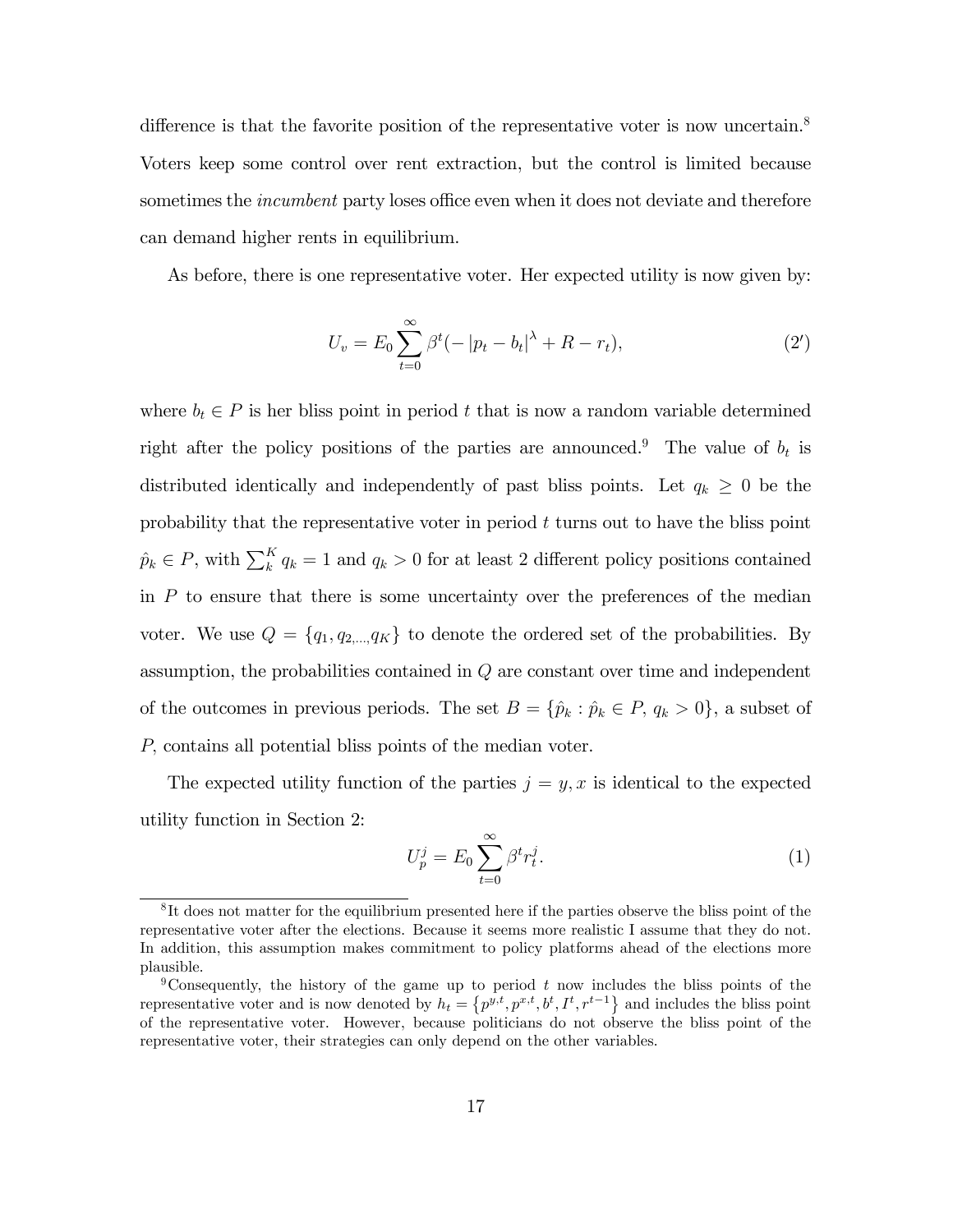## 3.1 The simultaneous policy choice game

We now analyze a simultaneous policy choice of the parties, taking as given that a representative voter plays a lexicographic strategy similar to the one introduced in Section 2.4. Consequently, the representative voter elects the party she prefers with respect to the policy position whenever one of the two parties is closer to her policy bliss point, but votes for her *favorite* party  $F$  and against the *challenger* party  $C$  whenever she is indifferent with respect to the policy positions. The aim of both parties, the *favorite* as well as the *challenger*, is to maximize the probability of winning the election.<sup>10</sup> When presenting the equilibrium of the complete model, we will endogenize the identity of the *favorite* party by making it dependent on the level of rent extraction of the *incumbent* party, but for the moment it significantly simplifies the analysis that we first ignore the fact that the simultaneous policy choice is part of a larger game.<sup>11</sup> This allows us to apply some standard result for simultaneous move zero-sum games.

In the game at hand, for a party to maximize its expected payoff is the same as maximizing its probability of winning the elections. A strategy in the simultaneous policy choice game simply assigns a nonnegative probability  $\sigma_p^J$  to every policy position that can be chosen by a party with the constraint that  $\sum_{1}^{K} \sigma_k^J = 1$  for both parties  $J \in \{F, C\}$ . We have a zero-sum game because the payoffs, in our case the probabilities for winning, sum up to 1: The loss of one of the players is the gain of the other player. Because both players have a finite number of strategies, an

<sup>10</sup>A somewhat related simultaneous policy choice game also resulting in mixed strategy equilibria is presented in Aragones and Palfrey (2002). However, instead of only allowing for a discrete number of possible policy bliss points, in their model voters prefer one of the candidates whenever the distance between the policy positions does not exceed a certain distance.

<sup>&</sup>lt;sup>11</sup>The simultaneous policy choice game is not a subgame of the larger game. There are subgames that begin with a simultaneous policy choice, but these subgames also contain all decisions made at later points of time.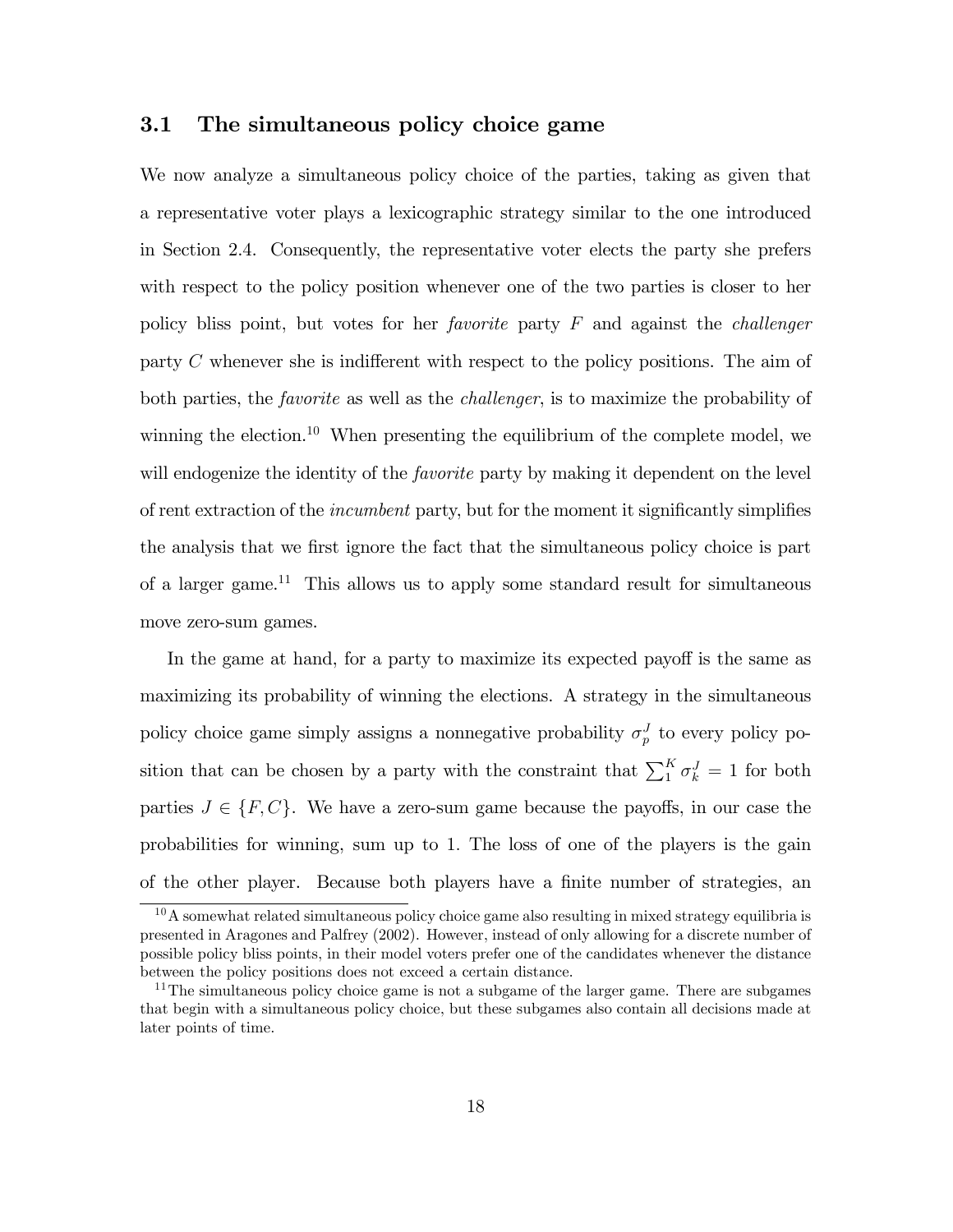equilibrium in mixed strategies exists (see for example Mas-Colell, Whinston, Green, et al. (1995)). We denote the equilibrium strategies, containing the probabilities with which every policy position is played in equilibrium, with  $\sigma_F^*(P, Q)$  or short  $\sigma_F^*$ (for the *favorite* party) and  $\sigma_C^*(P, Q)$  or short  $\sigma_C^*$  (for the *challenger* party). In all equilibria in a two-player zero-sum game a player achieves the same expected payoff and is thus indifferent between all possible equilibria if more than one exists (This result is stated in Myerson (1991)). Thus, while it is conceivable that there exists more than one equilibrium of the policy choice game, both parties would be indifferent between them because in all equilibria they must have the same expected payoff and the expected payoff is the probability of winning the election. We denote this equilibrium probability of the *favorite* winning depending on the possible policy bliss points of the representative voter and their probabilities as  $\pi_F^*(P, Q)$  or short  $\pi_F^*$ . The probability of the *challenger* winning is denoted by  $\pi_{C}^{*}(P, Q)$  or short  $\pi_{C}^{*}$ .

Without analyzing a specific simultaneous policy choice game described by two sets  $P$  and  $Q$ , we can still make some general statements that do hold for arbitrary sets P and Q.  $F(\hat{p}_k) = \sum_{l=1}^{l=k} q_l$  is the cumulative distribution function of the possible bliss points of the representative voter  $b_t$  in any period t. I define:

$$
b^{m} = \min \{\hat{p}_{k} : \hat{p}_{k} \in B, F(\hat{p}_{k}) \ge 0.5\},
$$
  
\n
$$
b^{m-1} = \max \{\hat{p}_{k} : \hat{p}_{k} \in B, \hat{p}_{k} < b^{m}\},
$$
  
\n
$$
b^{m+1} = \min \{\hat{p}_{k} : \hat{p}_{k} \in B, \hat{p}_{k} > b^{m}\},
$$
\n(6)

so that  $b^m$  is the median of the possible bliss points of the representative voter and  $b^{m-1}$  and  $b^{m+1}$  are the potential bliss points of the representative that are situated closest to it on its left and on its right in the policy space. Because at least two elements are contained in B, either  $b^{m-1}$  or  $b^{m+1}$  or both exist. The *favorite* party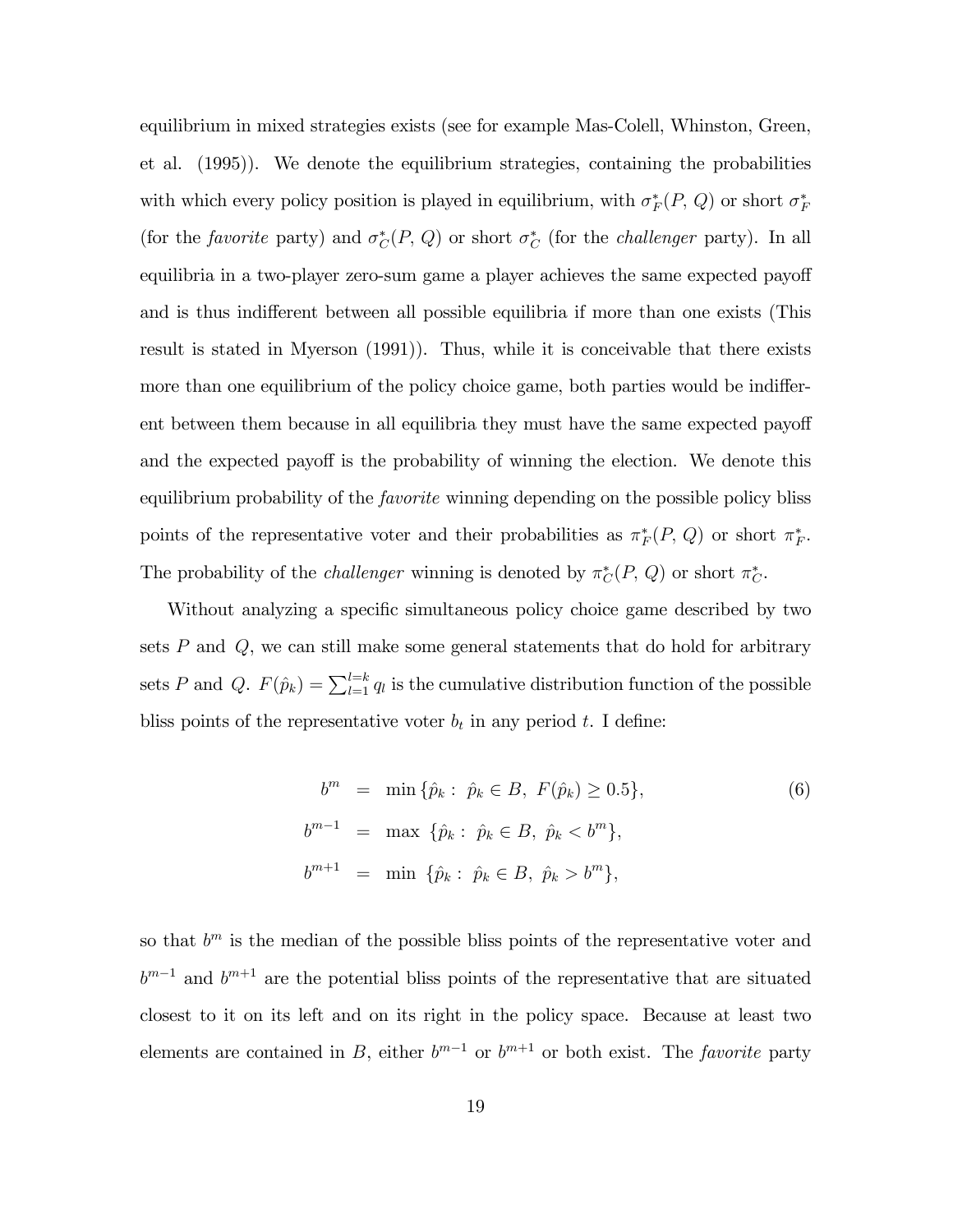wins with a chance of at least 50% given any P and Q by choosing  $p_f = b^m$  with certainty. Against  $p_f = b^m$ , a best reply of the *challenger* is given by  $p_c = b^{m-1}$  or by  $p_c = b^{m+1}$ . With these replies, the *challenger* wins either whenever the bliss point of the representative voter is smaller or larger than  $b<sup>m</sup>$ . For all cases except when  $F(b^m) = 0.5$ , this leads to a chance of winning of more than 0.5 for the *favorite*. Only in the case  $F(b^m) = 0.5$ , the *challenger* achieves a chance of winning of 0.5 by choosing  $b^{m+1}$ , but in this case the *favorite* can randomize between  $b^m$  and  $b^{m+1}$ and nonetheless ensure victory with a probability larger than 0:5. Consequently, in any equilibrium the *favorite* party wins with a probability that is larger than  $0.5$ . otherwise it had a deviation that would make it better off. Moreover, an equilibrium in pure strategies cannot exist. The reason is that if the challenger plays a pure strategy, the best reply of the *favorite* is to choose the same policy position and win with certainty. But by randomizing between at least two policy positions that are the bliss point of the representative voter with positive probability, the challenger has always a chance of winning the elections. Consequently, in equilibrium the favorite party is not elected with certainty.

## 3.2 The equilibrium with uncertainty

Now we put together our analysis of the simultaneous move policy choice with the complete model. The following Proposition gives the equilibrium with the lowest possible rent level that can be achieved with lexicographic voting.

**Proposition 2** The equilibrium of the game with uncertainty over the bliss point of the representative voter with lexicographic voting and lowest possible rent extraction:  $\pi_F^*, \pi_C^*, \sigma_F^*$  and  $\sigma_C^*$  are defined in Section 3.1. The incumbent party always takes a rent of  $r^* = (1 - \beta(2\pi_F^* - 1))R$  in all periods and in all histories, the probabilities for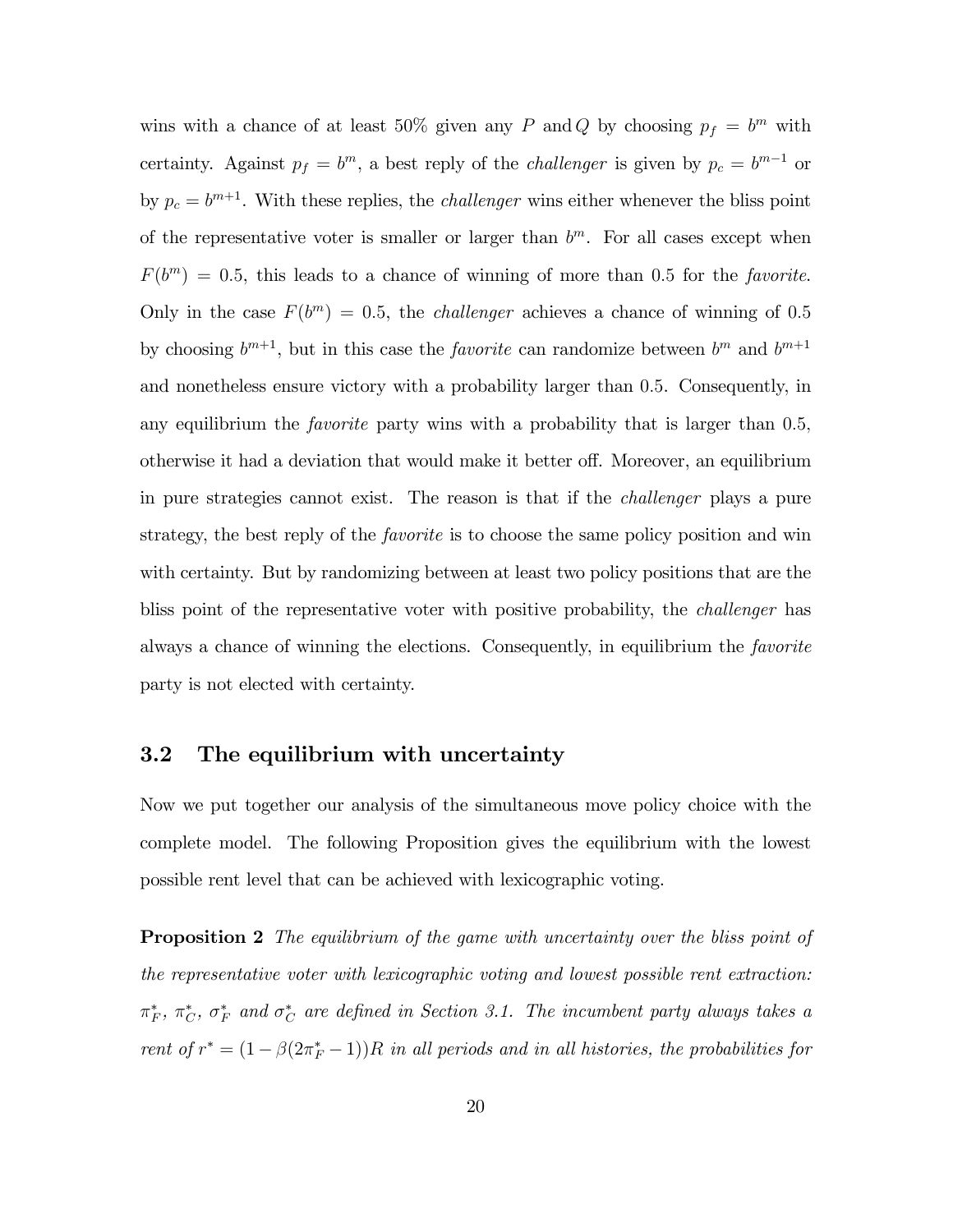the policy positions announced for period  $t+1$  are given by  $\sigma_I = \sigma_F^*$  and  $\sigma_O = \sigma_C^*$  when the incumbent party has chosen a rent level  $r_t \leq r^*$  in period t and by  $\sigma_I = \sigma_C^*$  and  $\sigma_O = \sigma_F^*$  when the incumbent party has chosen a rent level  $r_t > r^*$  in period t. The representative voter plays the lexicographic strategy given by:

$$
I_{t+1} = \begin{cases} y \text{ if } \left| p_{t+1}^y - b_{t+1} \right|^{\lambda} - \left| p_{t+1}^x - b_{t+1} \right|^{\lambda} < 0 \\ x \text{ if } \left| p_{t+1}^y - b_{t+1} \right|^{\lambda} - \left| p_{t+1}^x - b_{t+1} \right|^{\lambda} > 0 \\ I_t \text{ if } \left| p_{t+1}^y - b_{t+1} \right|^{\lambda} - \left| p_{t+1}^x - b_{t+1} \right|^{\lambda} = 0 \text{ and } r_t \leq r^* \\ O_t \text{ if } \left| p_{t+1}^y - b_{t+1} \right|^{\lambda} - \left| p_{t+1}^x - b_{t+1} \right|^{\lambda} = 0 \text{ and } r_t > r^* \end{cases} \tag{7}
$$

Given the strategies of the players, in every period the probability that the incumbent party wins is given by  $\pi_I^* = \pi_F^*$ .

**Proof.** Again, we can apply the single deviation principle. In Section 3.1, we have defined  $\sigma_F^*$  and  $\sigma_C^*$  as the equilibrium strategies of a game in which two parties try to maximize their chances of reelection given a lexicographic strategy of a representative voter. Here, for given history of the game and given the stationary nature of the strategies of all players, maximizing the probability of reelection when choosing a policy position is utility maximizing given the strategies of the other players and thus playing  $\sigma_F^*$  respectively  $\sigma_C^*$  when choosing policy platforms is consistent with equilibrium. The representative voter maximizes her utility by electing a party with the policy closest to her bliss point available in every period. This is optimal because otherwise her utility is not ináuenced by her voting decision and consistent with her lexicographic strategy.

The third possible deviation we have to check is the rent level chosen by the incumbent. Because the chances of reelection depend only on the threshold  $r^*$ , it is sufficient to check if the *incumbent* party would not be better of by taking  $R$  instead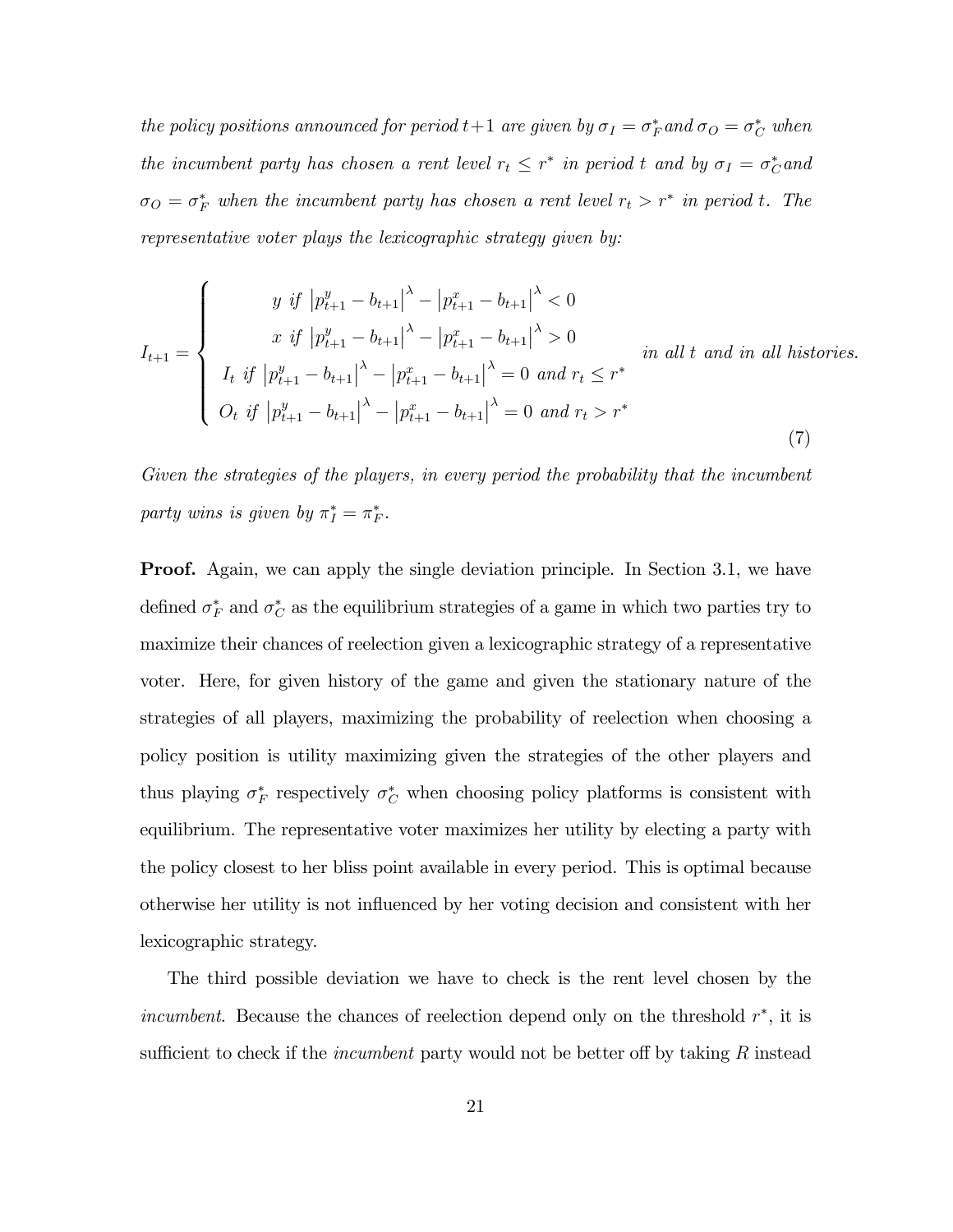of  $r^*$ . If the *incumbent* is not better of with taking  $R$ , any rent-seeking between  $R$ and  $r^*$  cannot make the incumbent better off because the *incumbent* party could keep a higher rent without reducing its chances of being reelected further. Similar, any rent-seeking  $r < r^*$  cannot make the incumbent better off than taking  $r^*$  because again, the *incumbent* party could keep a higher rent without reducing its chances of being reelected.

It remains to show that a rent threshold of  $r^* = (1 - \beta(2\pi_F^* - 1))R$  is a sufficient incentive for the *incumbent* party not to take R. Let  $I(r)$ , with slight abuse of notation, denote the value of being in office for a constant rent level  $r$  with a probability of being reelected of  $\pi_F^*$  for an *incumbent* who does not take more than r and  $1 - \pi_F^*$ the probability of being reelected for an *incumbent* who takes more.  $O(r)$  denotes the value of being out of office. The minimum rent level  $r^*$  that is consistent with equilibrium makes the *incumbent* indifferent between cheating and taking  $R$  and playing equilibrium and taking  $r^*$ . Consequently, for the rent level  $r^*$  the value of deviating and not deviating is the same and the following three equations hold for the minimum achievable rent level:

$$
I(r^*) = r^* + \beta(\pi_F^* I(r^*) + (1 - \pi_F^*)O(r^*)),
$$
  
\n
$$
I(r^*) = R + \beta(\pi_F^* O(r^*) + (1 - \pi_F^*)I(r^*)),
$$
  
\n
$$
O(r^*) = \beta(\pi_F^* O(r^*) + (1 - \pi_F^*)I(r^*)).
$$

The first equation gives the value of being in office and taking the equilibrium value of rent  $r^*$ . In this case, the *incumbent* party has a chance of  $\pi_F^*$  of being reelected and having the same value  $I(r^*)$  again in the next period. If the party loses office the value in the next period is given by  $O(r^*)$ . The second equation holds because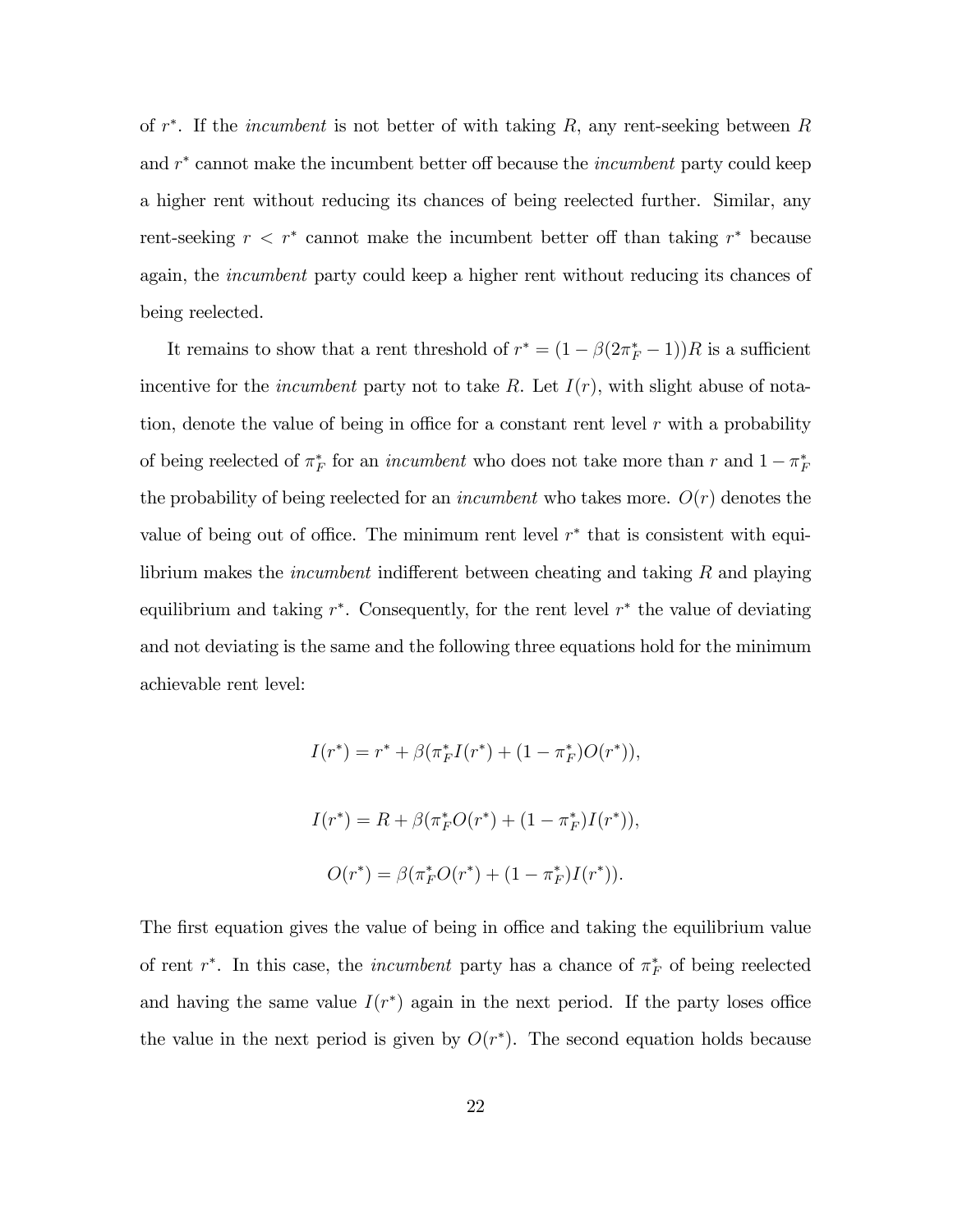the *incumbent* party is indifferent between taking  $r^*$  and  $R$  and consequently taking R gives the *incumbent* party the same value  $I(r^*)$  as playing equilibrium and taking  $r^*$ . The last equation calculates the value of being out of office given that the chance of winning office in this case is  $(1 - \pi_F^*)$ .

The solution of the system of three equations is given by:

$$
r^* = (1 - \beta(2\pi_F^* - 1))R,
$$
  
\n
$$
I(r^*) = \frac{1 - \pi_F^* \beta}{1 - \beta} R,
$$
  
\n
$$
O(r^*) = \frac{(1 - \pi_F^*)\beta}{1 - \beta} R.
$$

Consequently, given the strategies of the player an *incumbent* is indifferent between taking  $r^* = (1 - \beta(2\pi_F^* - 1))R$  and R when in office and thus the *incumbent* has no reason to deviate when deciding over rent-extraction.

### 3.3 Interpretation

Essentially, just in Section 2; due to stationarity of all strategies the parties play a one-shot game on the policy dimension. However, due to the uncertainty over the bliss point of the representative voter we no longer find policy platform convergence in all periods. This leads a major difference to most other models that combine prospective and retrospective voting motives (and Section 2): The representative voter is not always (in equilibrium) indifferent between the parties when she votes as in many papers mentioned in the introduction. This makes the intuition for and plausibility of the lexicographic voting strategy of the representative voter rather stronger. After all, in elections we often observe that some parties seem genuinely to offer policy positions that are more attractive to a majority of voters than other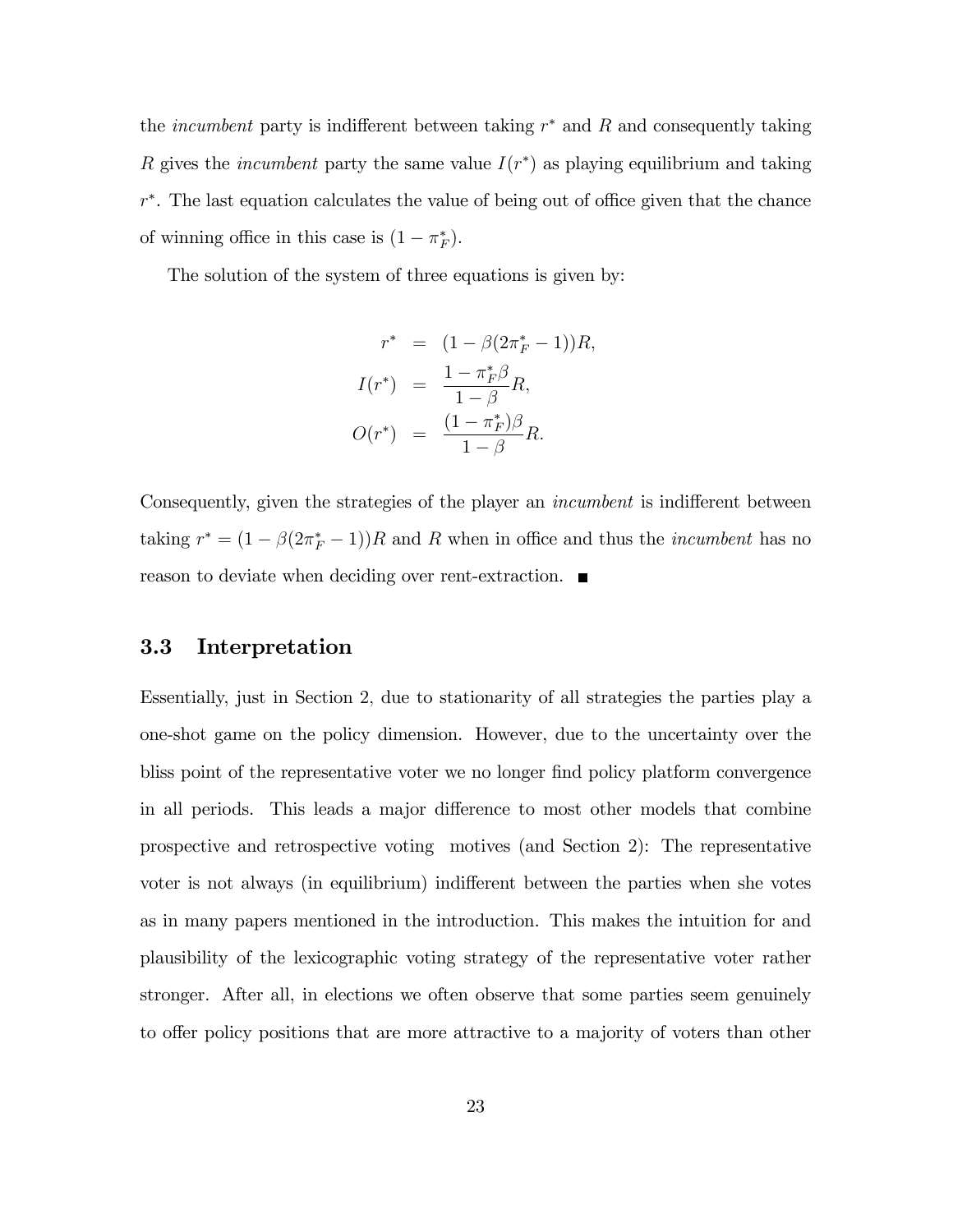parties in an election. However, whenever they are indifferent voters can reward or punish past behavior of the politicians in power. The more likely this is to be the case in equilibrium, the higher are the performance thresholds the voters can set.  $\pi_F^* - \pi_C^* = \pi_F^* - (1 - \pi_F^*) = 2\pi_F^* - 1$  is the difference in probability between the incumbent party and the challenger party being elected in equilibrium. Consequently, the smaller  $2\pi_F^* - 1$ , the larger the electoral uncertainty and larger the probability that an incumbent party that restricts itself to a rent level at or below the threshold nonetheless loses office. As a result, the equilibrium rent level  $r^* = (1 - \beta(2\pi_F^* - 1))R$  is increasing in electoral uncertainty. When the incumbent faces a larger chance of losing office, a higher level of acceptable rent-seeking is necessary to make the *incumbent* party willing to accept a limit on rent extraction. Moreover, with uncertainty an incumbent party which loses office can regain office later, which also reduces the incentives of the incumbent.

## 3.4 Minimum equilibrium rent level

Given symmetric stationary strategies as defined in Section 2.3, the party that offers the policy closest to the bliss point of the representative voter wins. This implies that there is no equilibrium with stationary strategy of the representative voter that would not give a party at least a chance of victory of at least  $\pi_C^*$  in equilibrium. This follows directly from the analysis in Section 3.1. A party has a chance of at least  $\pi_C^*$  to win the election by choosing the different policy position with the probabilities given by  $\sigma_C^*$  because in this case it is preferred by the representative voter with a chance of at least  $\pi_C^*$  for any strategy of the other party. Consequently, an equilibrium with lower rents than  $r^*$  in stationary strategies cannot exist, because for any lower rent level the *incumbent* would rather take R and have nonetheless a chance of reelection of at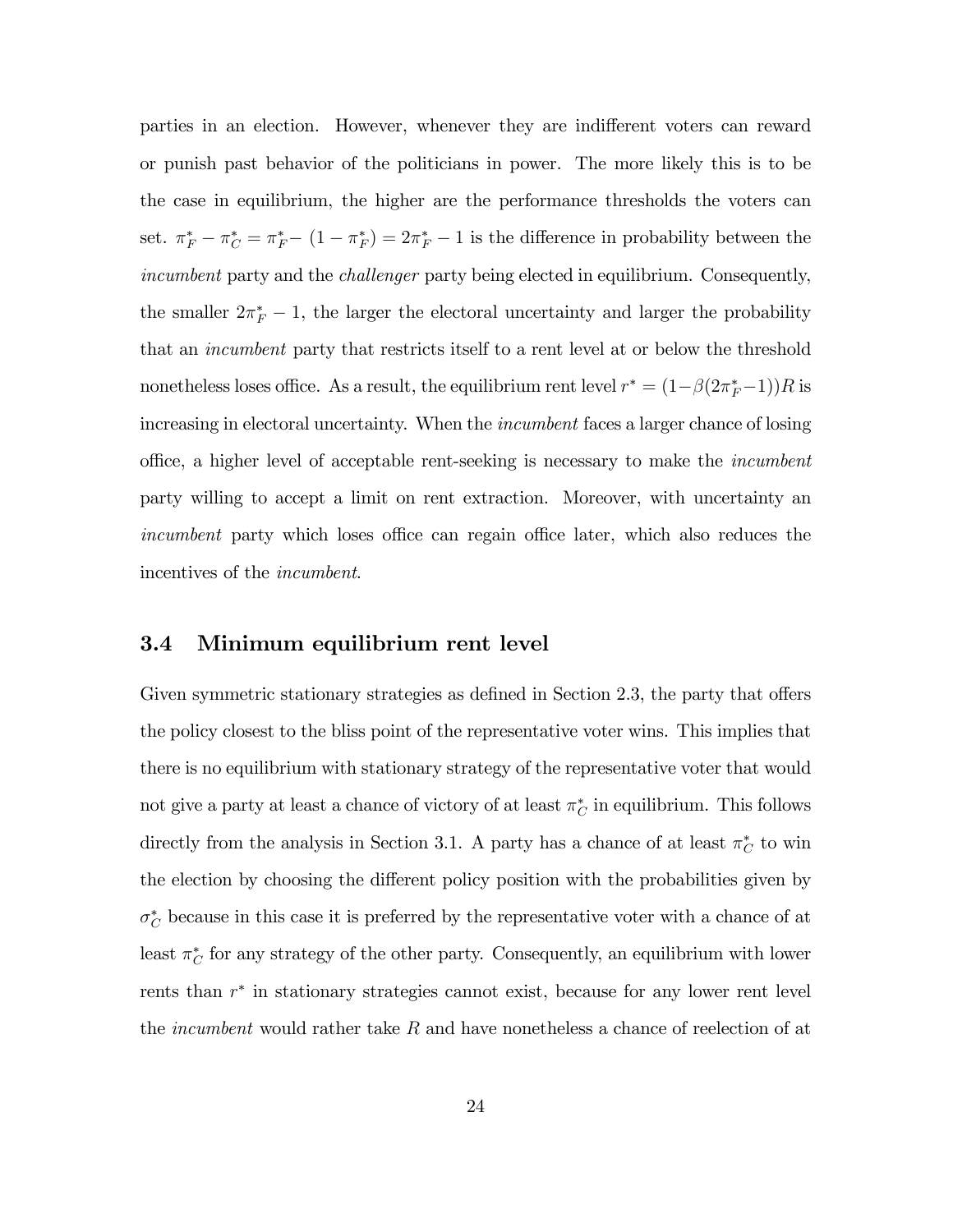least  $\pi_C^*$ . As a consequence, the equilibrium stated in Proposition 2 is the one with the lowest rent payments that the voter can achieve with stationary strategies.

## 3.5 An example

To provide an example for the equilibrium with uncertainty, we focus on a situation with just three possible policy positions. These are simultaneously the three possible bliss points of the representative voter. The three possible bliss points are denoted  $b^l$ ,  $b^m$  and  $b^r$  with  $b^l < b^m < b^r$ . By assumption, the distance between  $b^l$  and  $b^m$ and between  $b^r$  and  $b^m$  is the same distance d, and consequently the *favorite* party wins if the representative voter turns out to have the bliss point  $b_t = b^m$  while either the *favorite* chooses  $b^l$  and the *challenger*  $b^r$ , or the other way around. For simplicity, I assume the parties can only choose the potential policy bliss points as platforms  $(B = \{b^l, b^m, b^r\} = \{\hat{p}_1, \hat{p}_2, \hat{p}_3\} = P)$ . The representative voter has the bliss point  $b = b^l$  with probability  $q_l = \alpha \in (0, 0.5)$ , the bliss point  $b = b^m$  with probability  $q_m = 1-2\alpha$  and the bliss point  $b = b^r$  with probability  $q_r = \alpha$ . Given the probabilities,  $b^m$  is the median bliss point as defined in Equation 6. In the Appendix, it is shown that:

$$
\sigma_F^*\left(\{b^l, b^m, b^r\}, \{\alpha, 1-2\alpha, \alpha\}\right) = (\sigma_F^{l*}, \sigma_F^{m*}, \sigma_F^{r*}) = \left(\frac{\alpha}{2-\alpha}, \frac{2-3\alpha}{2-\alpha}, \frac{\alpha}{2-\alpha}\right),
$$
  

$$
\sigma_C^*\left(\{b^l, b^m, b^r\}, \{\alpha, 1-2\alpha, \alpha\}\right) = (\sigma_C^{l*}, \sigma_C^{m*}, \sigma_C^{r*}) = \left(\frac{1-\alpha}{2-\alpha}, \frac{\alpha}{2-\alpha}, \frac{1-\alpha}{2-\alpha}\right),
$$
  

$$
\pi_F^*\left(\{b^l, b^m, b^r\}, \{\alpha, 1-2\alpha, \alpha\}\right) = \frac{2\alpha^2 - 3\alpha + 2}{2-\alpha},
$$
  

$$
\pi_C^*\left(\{b^l, b^m, b^r\}, \{\alpha, 1-2\alpha, \alpha\}\right) = 2\alpha \frac{1-\alpha}{2-\alpha}.
$$

And from Proposition 2 we know that in equilibrium  $\pi_I^* = \pi_F^*({b^l, b^m, b^r}, {\alpha, 1 - \pi_F})$  $\{\alpha, \alpha\}$ ) in all periods and for all histories. The smaller  $\alpha$  is within the relevant interval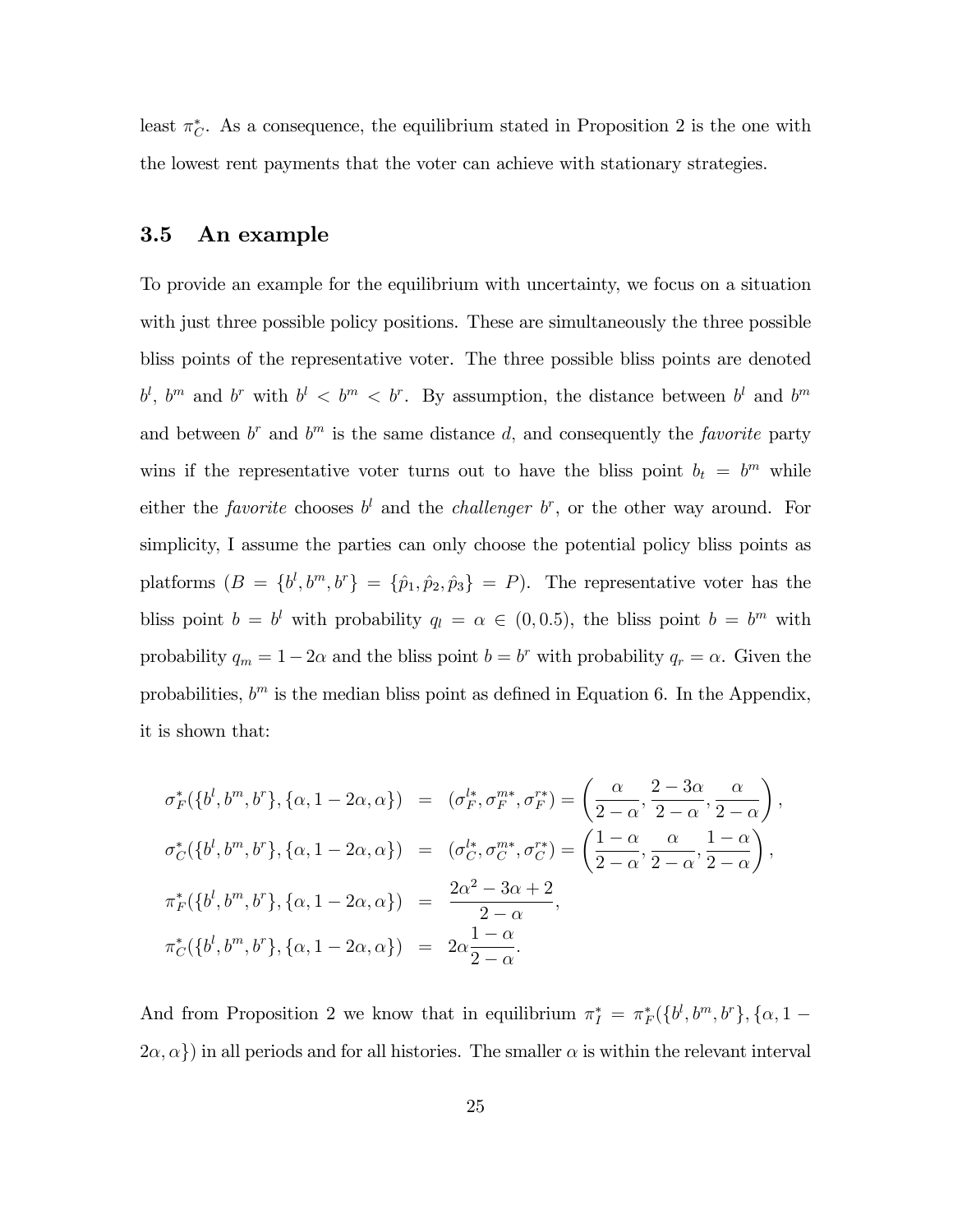$\alpha \in (0, 0.5)$ , the larger is the electoral certainty  $2\pi_I^* - 1$ , and the larger the probability that the *incumbent* party wins in equilibrium. Consequently, the minimum rent level consistent with equilibrium  $r^* = (1 - \beta(2\pi_F^* - 1))R = (1 - \beta \frac{4\alpha^2 - 5\alpha + 2}{2 - \alpha})$  $\frac{(-5\alpha+2}{2-\alpha})R$  is decreasing in  $\alpha$  in the relevant interval  $\alpha \in (0, 0.5)$ .

#### 3.5.1 Welfare

Lower rents make the representative voter better off for given policy. However, we now also compare the result of lexicographic voting to an equilibrium in which past behavior of the parties play no role for the decision of the representative voter as in a model of policy determination in which rent-seeking plays no role. If the representative voter always votes for the policy positions that makes her better off, but tosses a coin to determine her vote whenever she is indifferent instead of considering the past, the equilibrium strategy of both parties will be to always choose a rent R and the policy position  $b^m$ , while in the equilibrium with lexicographic voting we have nonconvergence on the policy dimension.<sup>12</sup> Bernhardt, Duggan, and Squintani  $(2009)$  show that some divergence makes all voters ex ante better off, which is not surprising in light of the literature on spatial competition (Hotelling 1929). For the representative voter, lack of policy convergence has the advantage that her policy bliss point is implemented more often, while it as the disadvantage that sometimes both parties choose  $b^l$  as policy platform when she has the bliss point  $b^r$  and vice versa. In the Appendix it is shown that in the example the expected loss of the representative voter before either her preferences or policy platforms are determined is, given the

 $12$ Tossing a coin when being indifferent is a quite standard assumptions in models of electoral policy determination.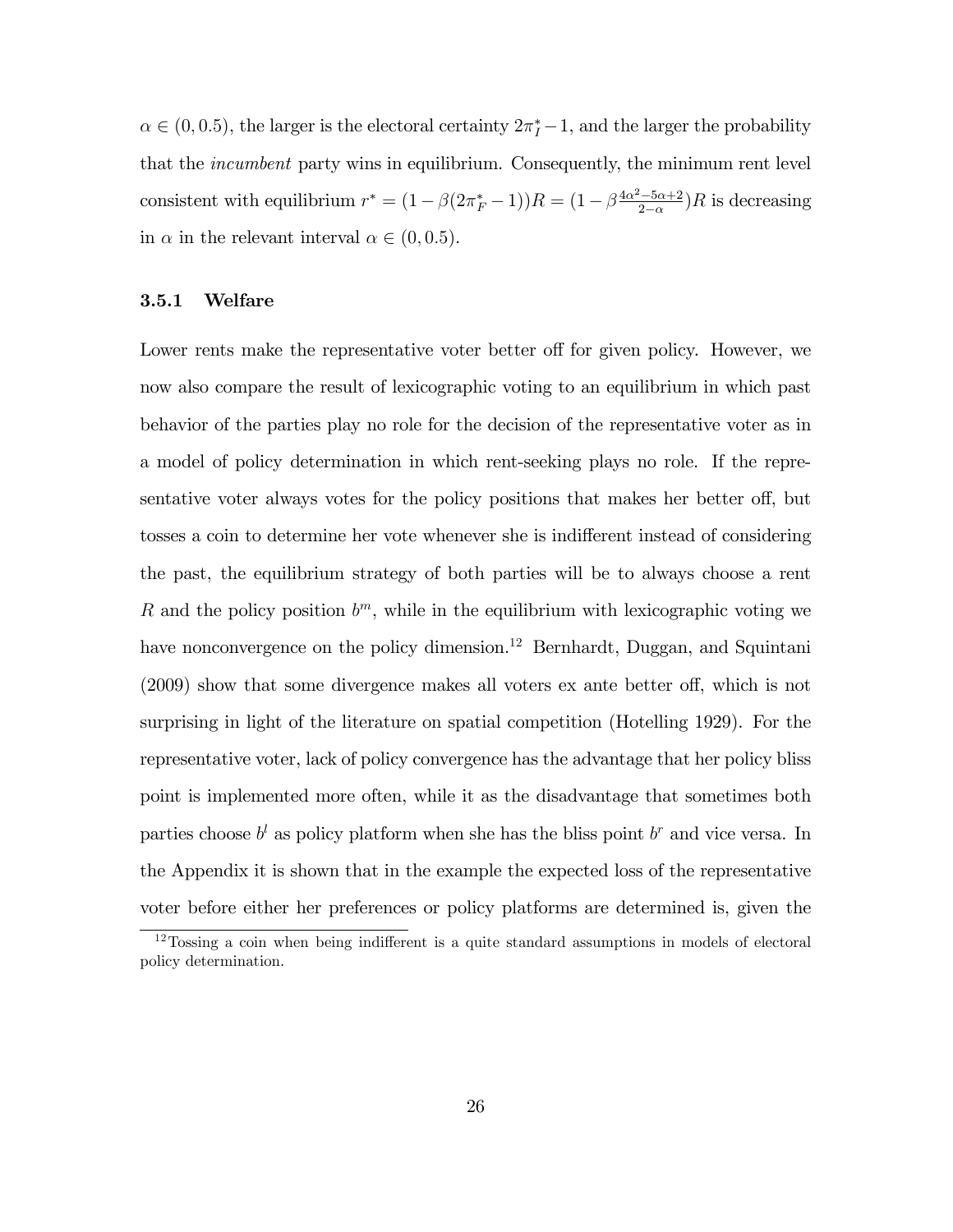lexicographic voting strategy:

$$
L_P^* = E(p - b_t)^2 = \alpha E |p - b^l|^{\lambda} + \alpha E |p - b^r|^{\lambda} + (1 - 2\alpha) E |p - b^m|^{\lambda}
$$
  
=  $2d^{\lambda} \alpha \frac{1 - \alpha}{(2 - \alpha)^2} (2^{\lambda} \alpha - 5\alpha + 4).$ 

Thus, the expected loss on the policy dimension is increasing in  $\alpha$ .

We want to contrast the welfare in a lexicographic equilibrium with a purely forward looking model of electoral competition. In the purely forward looking setup an indifferent representative voter does not consider the past, but throws a fair coin before making her voting decision. In such a setup both parties converge on the median bliss point even in the case of uncertainty as long as parties have no policy preferences. Consequently, the expected loss of the representative voter on the policy dimension is:

$$
L_P^F = E |p - b^m|^\lambda = 2\alpha d^\lambda
$$

Now we can compare  $L_P^*$  and  $L_P^F$ . The difference is:

$$
L_P^* - L_P^F = \frac{2d^{\lambda} \alpha^2 (4\alpha - 5 + 2^{\lambda} (1 - \alpha))}{(2 - \alpha)^2}.
$$

Solving for  $\lambda$ , we see that  $L_P^* \leq L_P^F$  as long as  $\lambda \leq \frac{\ln(\frac{5-4\alpha}{1-\alpha})}{\ln(2)}$  and the representative voter is in expectations better off with lexicographic voting not only on the rent dimension but also on the policy dimension. Because  $\frac{\ln(\frac{5-4\alpha}{1-\alpha})}{\ln(2)} > 2$  for all  $\alpha$  in the relevant range  $\alpha \in (0, 0.5)$ , this would always be the case for the commonly used utility function with quadratic disutility. However, when  $\lambda > \frac{\ln(\frac{5-4\alpha}{1-\alpha})}{\ln(2)}$ , lexicographic voting leads to larger expected losses on the policy dimension. The reason is that when voters are very risk averse (large  $\lambda$ ), even a small chance of having extreme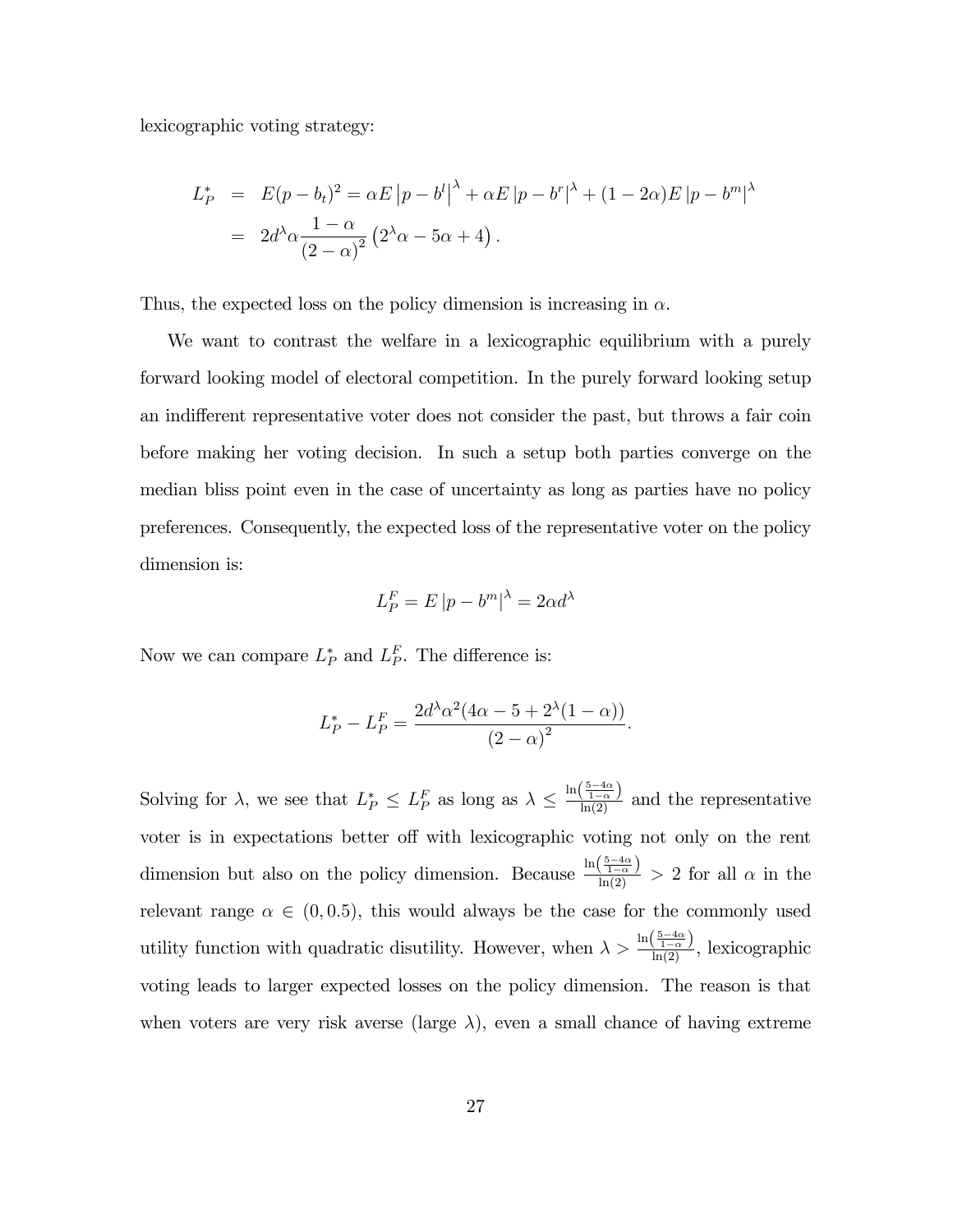policy of the kind not preferred implemented. In this case, the representative voters prefers a larger likelihood of a small deviation from their policy bliss point in return for the certainty that the worst case never happens. Nonetheless, lexicographic voting can still make the voter better off as long as the decrease in rents is sufficient to compensate her for the loss on the policy dimension. The difference in total expected loss from lexicographic voting compared to the purely forward looking model is:

$$
L^* - L^F = L_P^* + r^* - L_P^F - R = (2d^{\lambda} \frac{\alpha^2}{(2-\alpha)^2}) (4\alpha - 5 + 2^{\lambda} (1-\alpha)) - \beta \frac{4\alpha^2 - 5\alpha + 2}{2-\alpha} R.
$$

For  $\lambda \leq \frac{\ln(\frac{5-4\alpha}{1-\alpha})}{\ln(2)}$ ,  $L^F > L^*$  because  $R > r^*$ . Moreover, the difference between  $L^*$  and  $L^F$  has no upper bound and is strictly increasing and continuous in  $\lambda$  for  $\lambda \geq \frac{\ln\left(\frac{5-4\alpha}{1-\alpha}\right)}{\ln(2)}$ .  $L^* - L^F = 0$  for  $\lambda = \frac{\ln(\frac{5-4\alpha}{1-\alpha})}{\ln(2)}$  and consequently, there is a unique  $\lambda^* > \frac{\ln(\frac{5-4\alpha}{1-\alpha})}{\ln(2)}$  for which  $L^* - L^F = 0$  and the voter is indifferent between the two equilibria. For all  $\lambda < \lambda^*, L^* < L^F$  and the representative voter is in expectations better off with lexicographic voting, while in the case  $\lambda > \lambda^*$  the representative voter is so risk averse that she is worse off with lexicographic voting ( $L^* > L^F$ ).

Thus, with lexicographic voting the representative voter achieves not only a lower rent level than in an equilibrium in which the past is not considered by the electorate, but is also made better of (compared to a model with policy platform convergence on the median bliss point) by the policy divergence of the parties as long as she is not to risk averse. A risk averse representative voter with large  $\lambda$  suffers more from policies that are very distant from her bliss point. And because such policies are sometimes implemented in equilibrium with lexicographic voting, for a very risk averse voter the lexicographic equilibrium gives the representative voter a lower expected utility than an equilibrium with policy convergence. I do not find the result that a bit of divergence is always good as Bernhardt, Duggan, and Squintani (2009) do. This is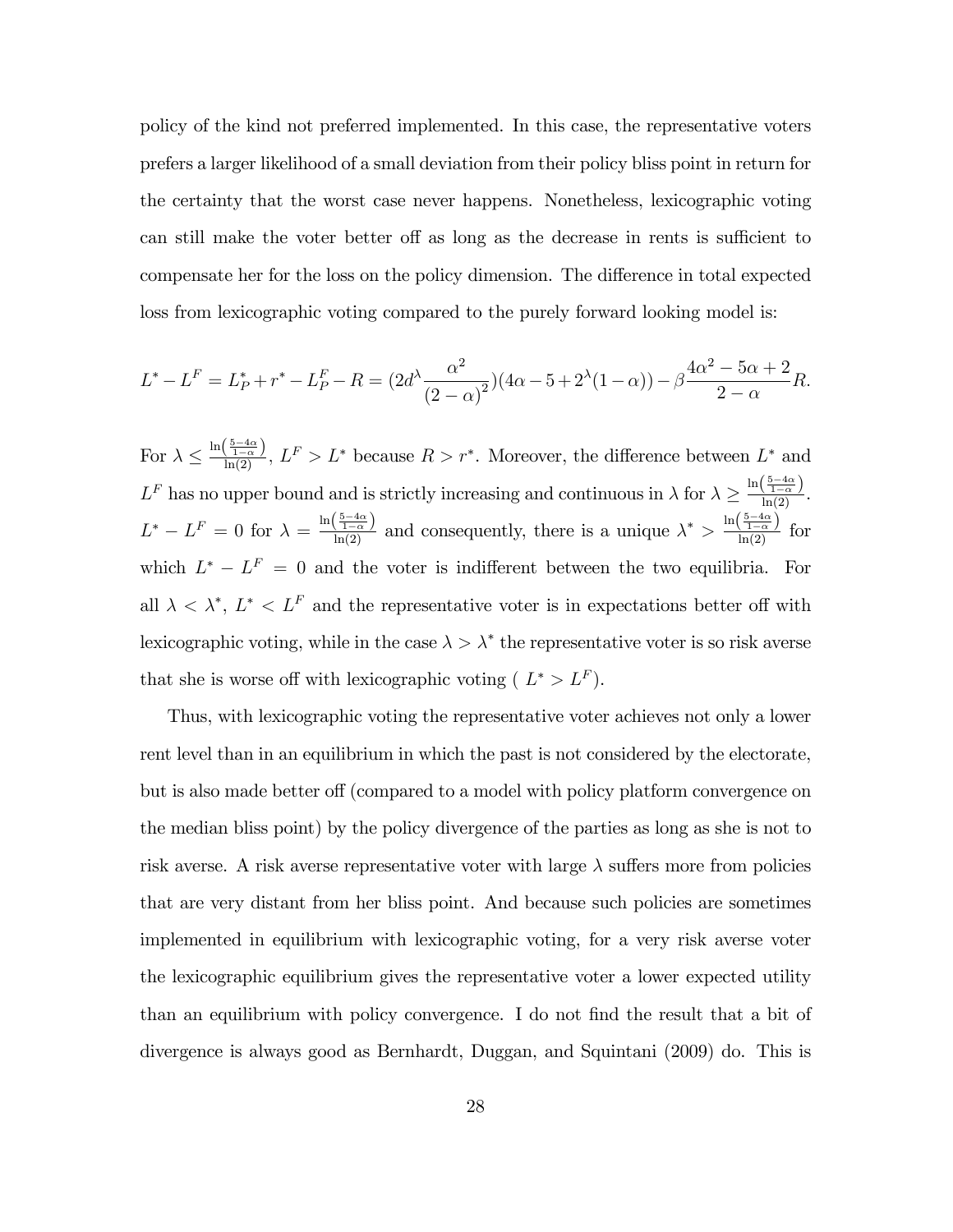due to the fact that the distribution of policy bliss points and platform divergence can only be changed simultaneously in my example. Consequently, wider divergence is associated with more uncertainty over the representative voter's bliss point, and the welfare effects of both cannot be shown separately.

## 4 Conclusion

It is surprising that until now, there seem to have been no attempts to combine models of retrospective voting with aspects of Downsian competition. My model shows that forward-looking and backward-looking motives can be reconciled in a single model. This should be considered in future empirical research because so far, the question seems to have been if voters vote retrospectively or prospectively. If there is not necessarily a contradiction, some empirical results might have to be re-evaluated.

As long as there is certainty about the position of the voter who represents the median preferences of the electorate, I find that on the policy dimension where commitment is possible, the usual median voter results apply, while rent extraction by politicians is limited to the same degree as in a standard model without a policy dimension. If there is uncertainty over the position of the representative voter, voters cannot limit rent extraction to the same degree as in the case with certainty about the preference of the representative voter, but accountability is not completely lost either. The reason is that even when the *incumbent* party complies with the voters demands for limited rent extraction, it will still lose office if the *opposition* party commits to a policy that is more attractive to the majority of voters. Models of political accountability can explain the often observed incumbency advantage, as is pointed out by Austen-Smith and Banks (1989). Models in the Downsian tradition, on the other hand, provide no explanation for an incumbency advantage. My basic model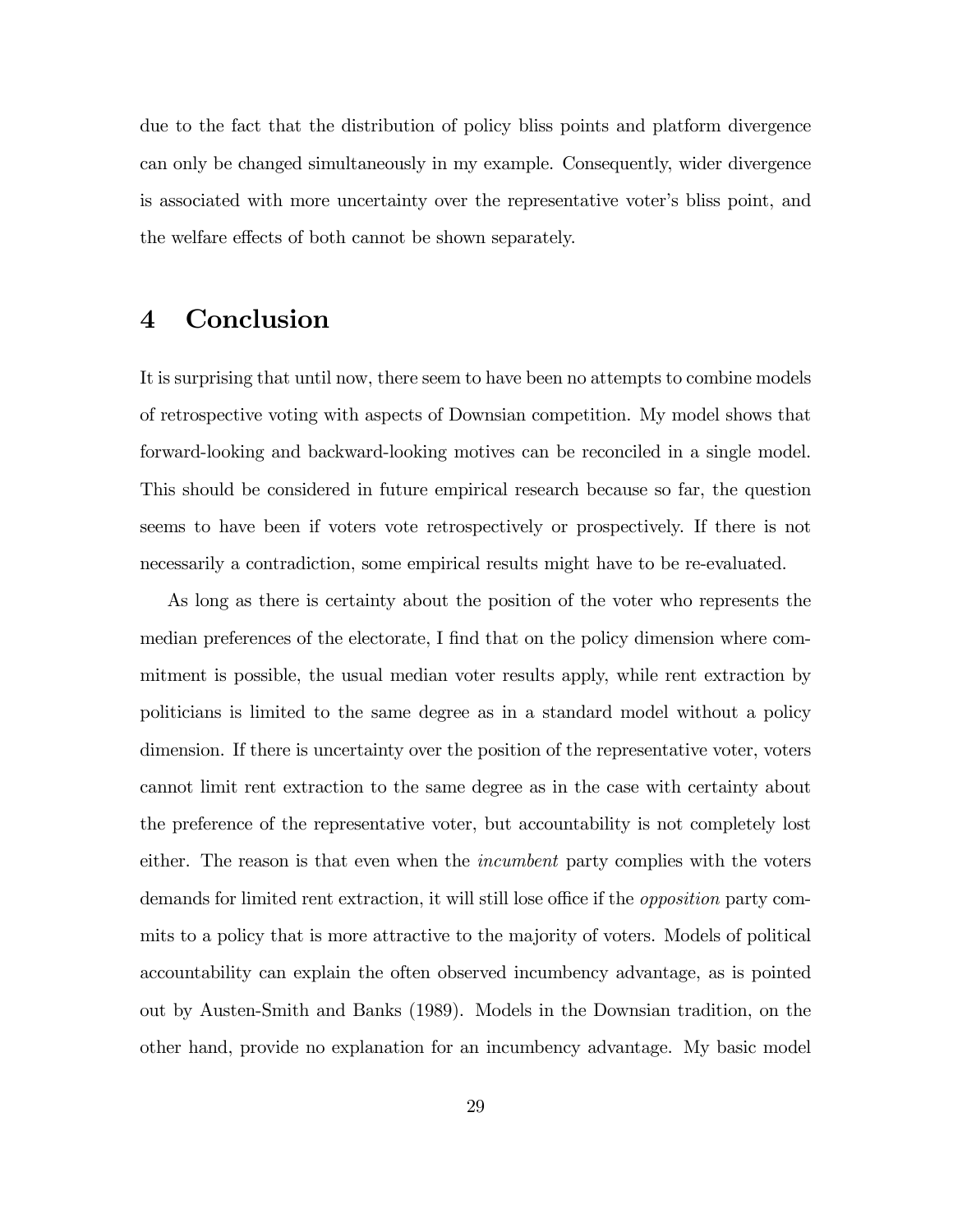in Section 2 leads to the implausible result that in equilibrium, the incumbent party is always re-elected. In the extended model with uncertainty over the exact position of the representative voter in Section 3, I find that the *incumbent* party always has a chance of winning the elections that is larger than 50%; but does not win with certainty. This result is consistent with election results in many countries. Incumbent parties win more often than not, but their victory is far from certain. Moreover, some divergence on the policy dimension between parties is usually observed.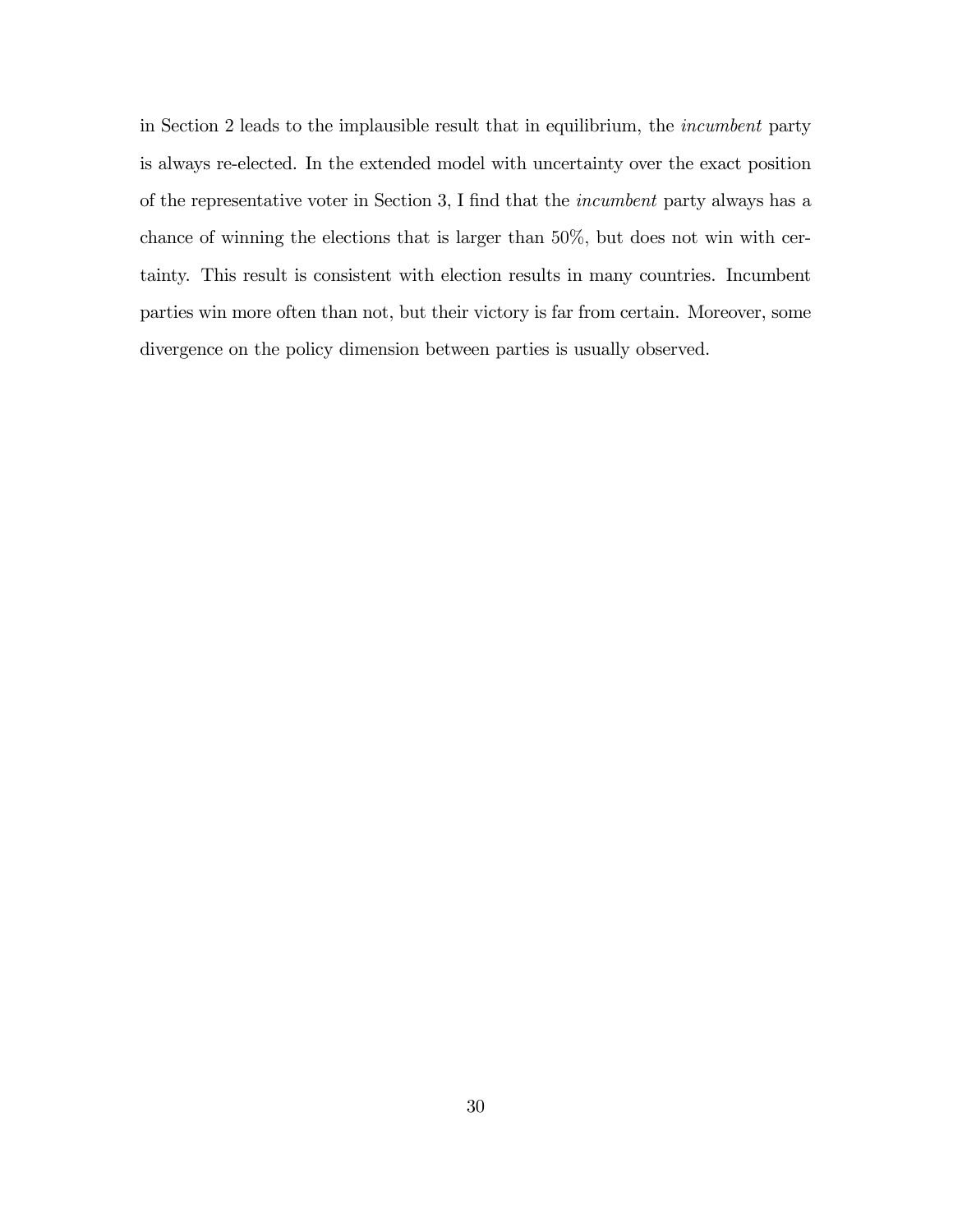## A The example

We use  $\sigma^i_J$  to denote the probabilities with which party  $J = C, F$  chooses a policy position  $b^i$  with  $i = l, m, r$  equilibrium.  $\pi^i_J$  denotes the expected payoff for party  $J = C, F$  from choosing position  $b^i$  with  $i = l, m, r$ .

Given the structure of the game the expected payoffs are:

$$
\pi_F^l = \sigma_C^l + \sigma_C^r (1 - \alpha) + \sigma_C^m \alpha = \sigma_C^l + \sigma_C^r (1 - \alpha) + (1 - \sigma_C^l - \sigma_C^r) \alpha,
$$
  
\n
$$
\pi_F^m = \sigma_C^l (1 - \alpha) + \sigma_C^r (1 - \alpha) + \sigma_C^m = \sigma_C^l (1 - \alpha) + \sigma_C^r (1 - \alpha) + (1 - \sigma_C^l - \sigma_C^r),
$$
  
\n
$$
\pi_F^r = \sigma_C^l (1 - \alpha) + \sigma_C^r + \sigma_C^m \alpha = \sigma_C^l (1 - \alpha) + \sigma_C^r + (1 - \sigma_C^l - \sigma_C^r) \alpha
$$
  
\n
$$
\pi_C^l = (1 - \sigma_F^l) \alpha,
$$
  
\n
$$
\pi_C^r = (\alpha - \sigma_F^r) \alpha.
$$

 $\sigma_F^m = 1$  (and thus  $\sigma_F^l = 0$  and  $\sigma_F^r = 0$ ) is not consistent with equilibrium because in any best response the *challenger party* chooses only  $b^r$  and  $b^l$  and  $\sigma_C^m = 0$ . But against a strategy with  $\sigma_C^m = 0$ ,  $\sigma_F^m = 1$  is not part of a best reply. Against any strategy with  $\sigma_F^l = 0$  and  $\sigma_F^r > 0$ , choosing  $b^l$  gives the *challenger* a probability of victory of  $\alpha$ , while choosing b<sup>r</sup> gives the *challenger*  $(1 - \sigma_F^r)\alpha < \alpha$ . Consequently, the *challenger* would not choose  $b^r$  with positive probability in its best response. But if  $\sigma_C^r = 0$ , the *favorite* has a higher expected probability of victory from choosing  $b^l$ than from choosing  $b^r$ . Thus,  $\sigma_F^r = 0$  in any best response of the *favorite* against the *challengers* best response to a strategy with  $\sigma_F^l = 0$  and  $\sigma_F^r > 0$ , what is a contradiction. A symmetric argument rules out  $\sigma_F^l > 0$  and  $\sigma_F^r = 0$  to be both true in equilibrium. Together, the three discussed cases imply that  $\sigma_F^l > 0$  and  $\sigma_F^r > 0$ .  $\sigma_F^m = 0$  is not consistent with equilibrium because the *challenger* has an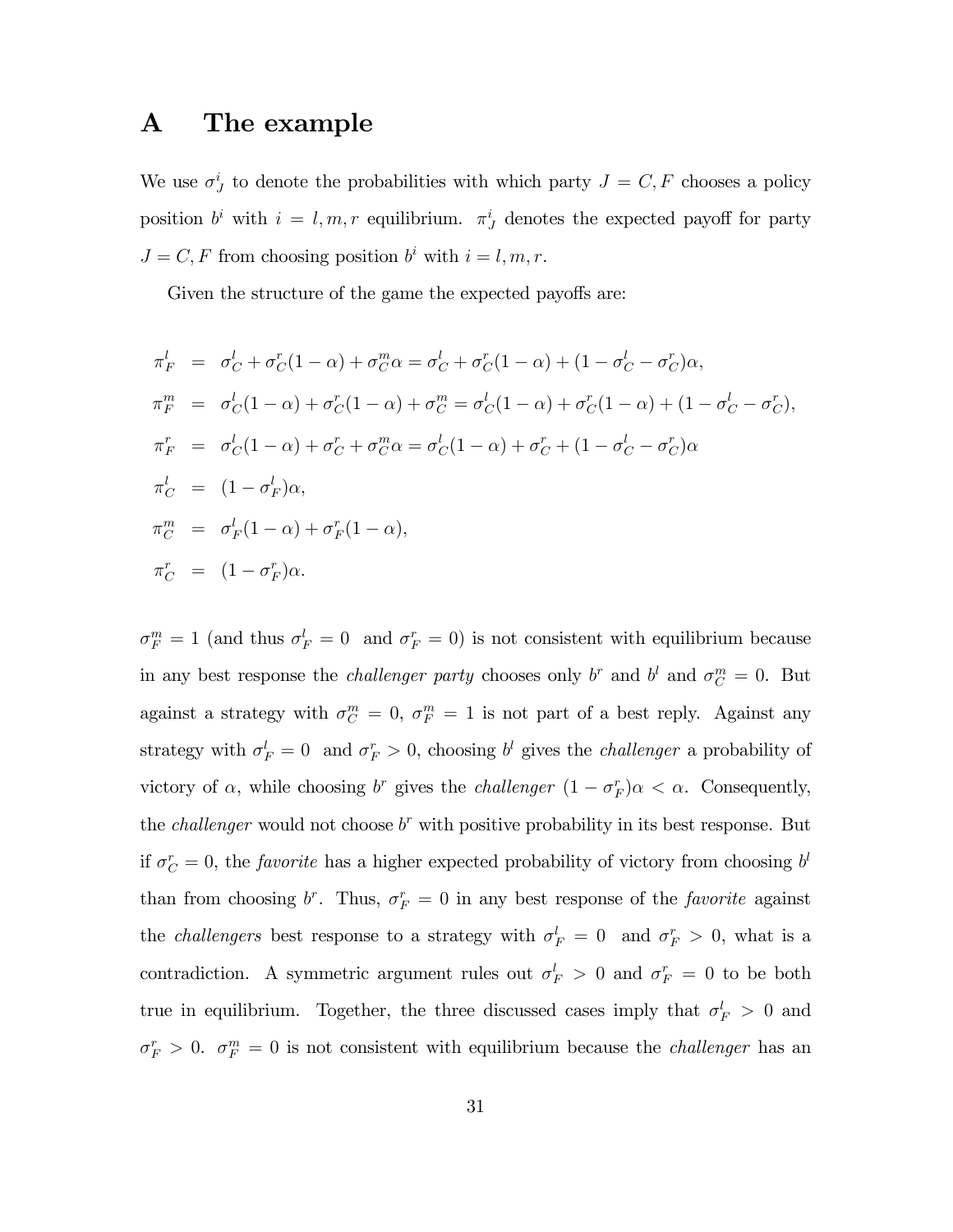expected payoff of  $1 - \alpha > 0.5$  from choosing  $b^m$  as response. This is inconsistent with equilibrium because the *favorite* party can always achieve a payoff of  $1 - \alpha > 0.5$ by choosing  $b_m$  with probability  $\sigma_F^m = 1$ . Thus, in equilibrium the *favorite* plays a totally mixed strategy.

Next, suppose the challenger party would not play a totally mixed strategy. Then, playing a best reply against such a strategy, the favorite party would only play the positions played by the challenger with positive probability because this always gives a higher expected payoff than choosing any position that is never chosen by the challenger. But this is a contradiction because we have already established that the favorite plays a totally mixed strategy. Thus, both parties play totally mixed strategies in equilibrium.

A party is only willing to play a totally mixed strategy when it has the same expected payoff from all three possible policy positions, and we solve for the unique equilibrium using  $\pi_F^l = \pi_F^m = \pi_F^r$  and  $\pi_C^l = \pi_C^m = \pi_C^r$ :

From  $\pi_F^l = \pi_F^r$ , it follows that  $\sigma_C^l = \sigma_C^r$  and thus:

$$
\pi_F^l = \pi_F^r = \sigma_C^l (2 - \alpha) + (1 - 2\sigma_C^l)\alpha,
$$
  

$$
\pi_F^m = 2(1 - \alpha)\sigma_C^l + (1 - 2\sigma_C^l)
$$

Using  $\pi_F^l = \pi_F^m$ , it follows that:  $\sigma_C^l = \sigma_C^r = \frac{1-\alpha}{2-\alpha}$  $\frac{1-\alpha}{2-\alpha}$  and  $\sigma_C^m = \frac{\alpha}{2-\alpha}$  $\frac{\alpha}{2-\alpha}$ . Consequently, the favorite party wins in equilibrium with probability  $\pi_F^* = \pi_F^l = \frac{1-\alpha}{2-\alpha}$  $\frac{1-\alpha}{2-\alpha}(2-\alpha) + (1-\alpha)$  $2\frac{1-\alpha}{2-\alpha}$  $\frac{1-\alpha}{2-\alpha}$ ) $\alpha = \frac{2\alpha^2 - 3\alpha + 2}{2-\alpha}$  $\frac{2-3\alpha+2}{2-\alpha}$ .

From  $\pi_C^l = \pi_C^r$ , follows that  $\sigma_F^l = \sigma_F^r$  and thus:

$$
\pi_C^l = \pi_C^r = (1 - \sigma_F^l)\alpha,
$$
  

$$
\pi_C^m = 2\sigma_F^l(1 - \alpha).
$$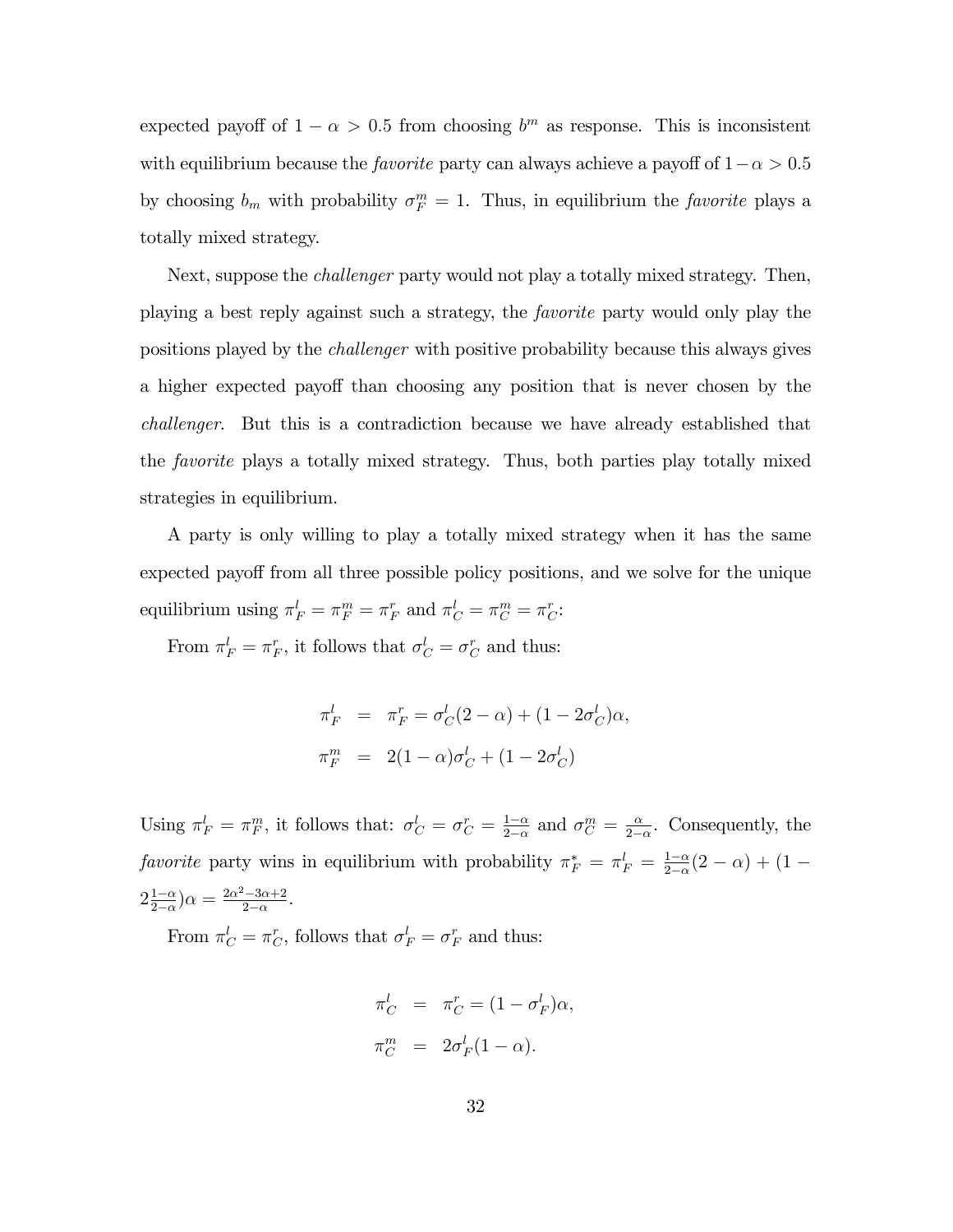Using  $\pi_C^l = \pi_C^m$ , the equilibrium probabilities are given by:  $\sigma_F^l = \sigma_F^r = \frac{\alpha}{2\pi}$  $\frac{\alpha}{2-\alpha}$  and  $\sigma_F^m$  =  $\frac{2-3\alpha}{2-\alpha}$  $\frac{2-3\alpha}{2-\alpha}$  and the *challenger* wins in equilibrium with probability  $\pi_C^* = \pi_C^l =$  $(1 - \sigma_F^l)\alpha = (1 - \frac{\alpha}{2-1})$  $\frac{\alpha}{2-\alpha}$ ) $\alpha = 2\alpha \frac{1-\alpha}{2-\alpha} = 1 - \pi_F^*$ . Summarizing the results:

$$
\sigma_F^*(\{b^l, b^m, b^r\}, \{\alpha, 1 - 2\alpha, \alpha\}) = (\sigma_F^{l*}, \sigma_F^{m*}, \sigma_F^{r*}) = (\frac{\alpha}{2 - \alpha}, \frac{2 - 3\alpha}{2 - \alpha}, \frac{\alpha}{2 - \alpha}),
$$
  

$$
\sigma_C^*(\{b^l, b^m, b^r\}, \{\alpha, 1 - 2\alpha, \alpha\}) = (\sigma_C^{l*}, \sigma_C^{m*}, \sigma_C^{r*}) = (\frac{1 - \alpha}{2 - \alpha}, \frac{\alpha}{2 - \alpha}, \frac{1 - \alpha}{2 - \alpha}),
$$
  

$$
\pi_F^*(\{b^l, b^m, b^r\}, \{\alpha, 1 - 2\alpha, \alpha\}) = \frac{2\alpha^2 - 3\alpha + 2}{2 - \alpha},
$$
  

$$
\pi_C^*(\{b^l, b^m, b^r\}, \{\alpha, 1 - 2\alpha, \alpha\}) = 2\alpha \frac{1 - \alpha}{2 - \alpha}.
$$

Welfare in the example Given the equilibrium strategies of both players we can calculate the welfare implications of the equilibrium for the voters and contrast it with other models.

The probability that none of the parties chooses  $b^m$  is given by:

$$
\Pr(p_F \neq b^m \land p_C \neq b^m) = (1 - \sigma_F^{m*})(1 - \sigma_C^{m*}) = \frac{4\alpha(1 - \alpha)}{(2 - \alpha)^2}
$$

Consequently, in any period a representative voter with bliss point  $b^m$  has an expected loss of:

$$
E|p - bm|\lambda = 4\alpha \frac{1 - \alpha}{(2 - \alpha)^{2}}d^{2},
$$

from policy because the distance between  $b^m$  and either  $b^l$  or  $b^r$  is d.

Given the equilibrium strategies of the parties, the probability that both parties choose  $b^r$  and thus a voter with bliss point  $b_l$  suffers a disutility of  $(2d)$ <sup> $\lambda$ </sup> on the policy dimension is given by:

$$
\Pr(p_F = p_C = b^r) = \sigma_F^{r*} \sigma_C^{r*} = \frac{\alpha (1 - \alpha)}{(2 - \alpha)^2}.
$$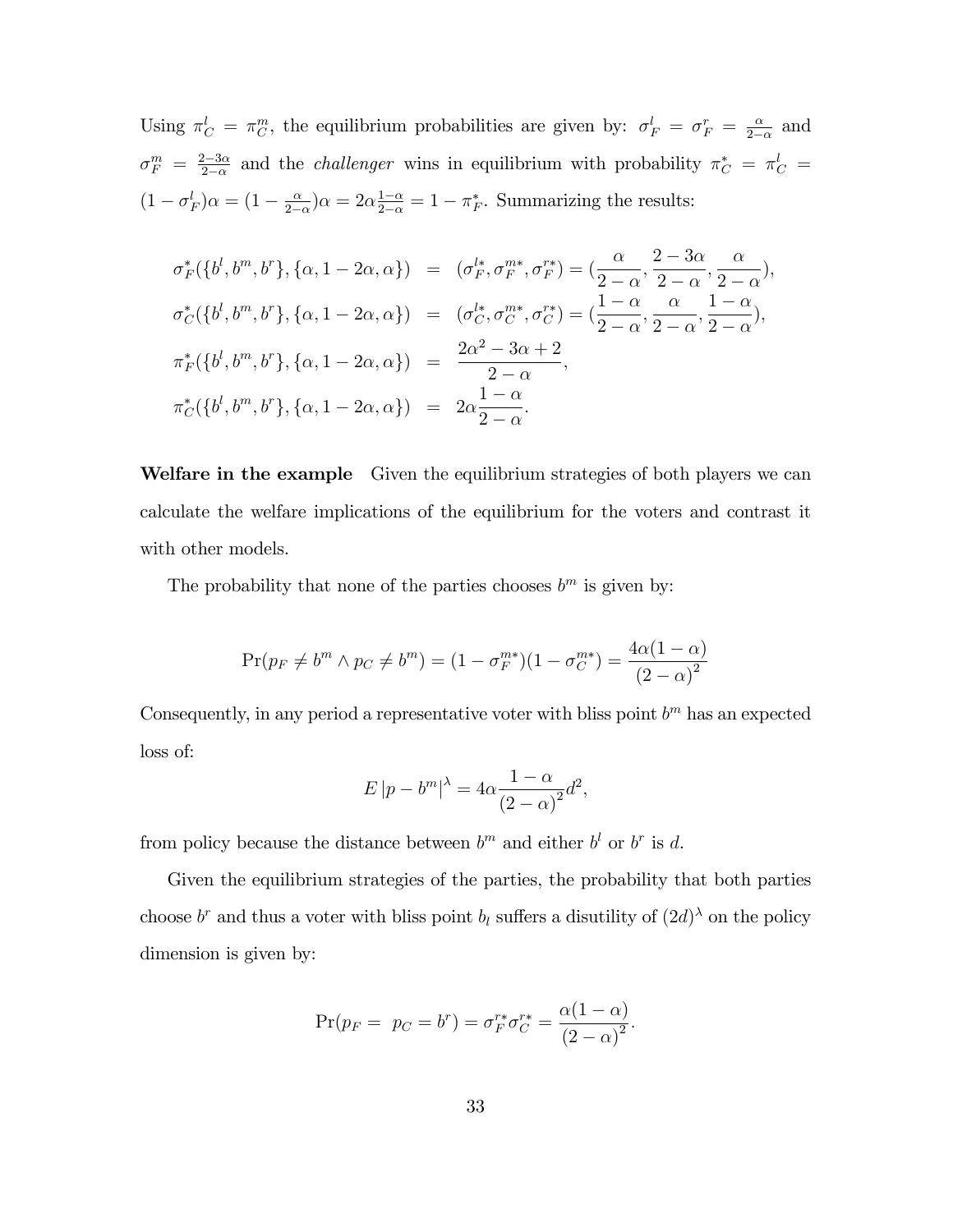The probability that at least one party chooses  $b^m$  while none chooses  $b^l$  is given by:

$$
\Pr((p_F = b^m \ \land \ p_C \neq b^l) \lor (p_F \neq b^l \ \land \ p_C = b^m)) = \sigma_F^{m*} (1 - \sigma_C^{l*}) + \sigma_C^{m*} \sigma_F^{r*} = \frac{1 - \alpha}{2 - \alpha}
$$

Using the probability that both parties choose  $b<sup>r</sup>$  and the probability that at least one party chooses  $b^m$  while none chooses  $b^l$ , we can calculate the expected disutility of a representative voter with bliss point  $b^l$  on the policy dimension. Because of the symmetry of the example, this is also the expected disutility of a representative voter with bliss point  $b^r$ :

$$
E|p - b^l|^{\lambda} = E|p - b^r|^{\lambda} = \frac{\alpha(1 - \alpha)}{(2 - \alpha)^2} (2d)^{\lambda} + \frac{1 - \alpha}{2 - \alpha} d^{\lambda} = d^{\lambda} \frac{1 - \alpha}{(2 - \alpha)^2} (\alpha(2^{\lambda} - 1) + 2)
$$

We denote the expected loss of the representative voter on the policy dimension with  $L<sub>P</sub>$ . The expected loss of the representative voter before either her preferences or policy platforms are determined is, given the lexicographic voting strategy:

$$
L_P^* = E(p - b_t)^2 = \alpha E |p - b^l|^{\lambda} + \alpha E |p - b^r|^{\lambda} + (1 - 2\alpha) E |p - b^m|^{\lambda}
$$
  
=  $2d^{\lambda} \alpha \frac{1 - \alpha}{(2 - \alpha)^2} (2^{\lambda} \alpha - 5\alpha + 4).$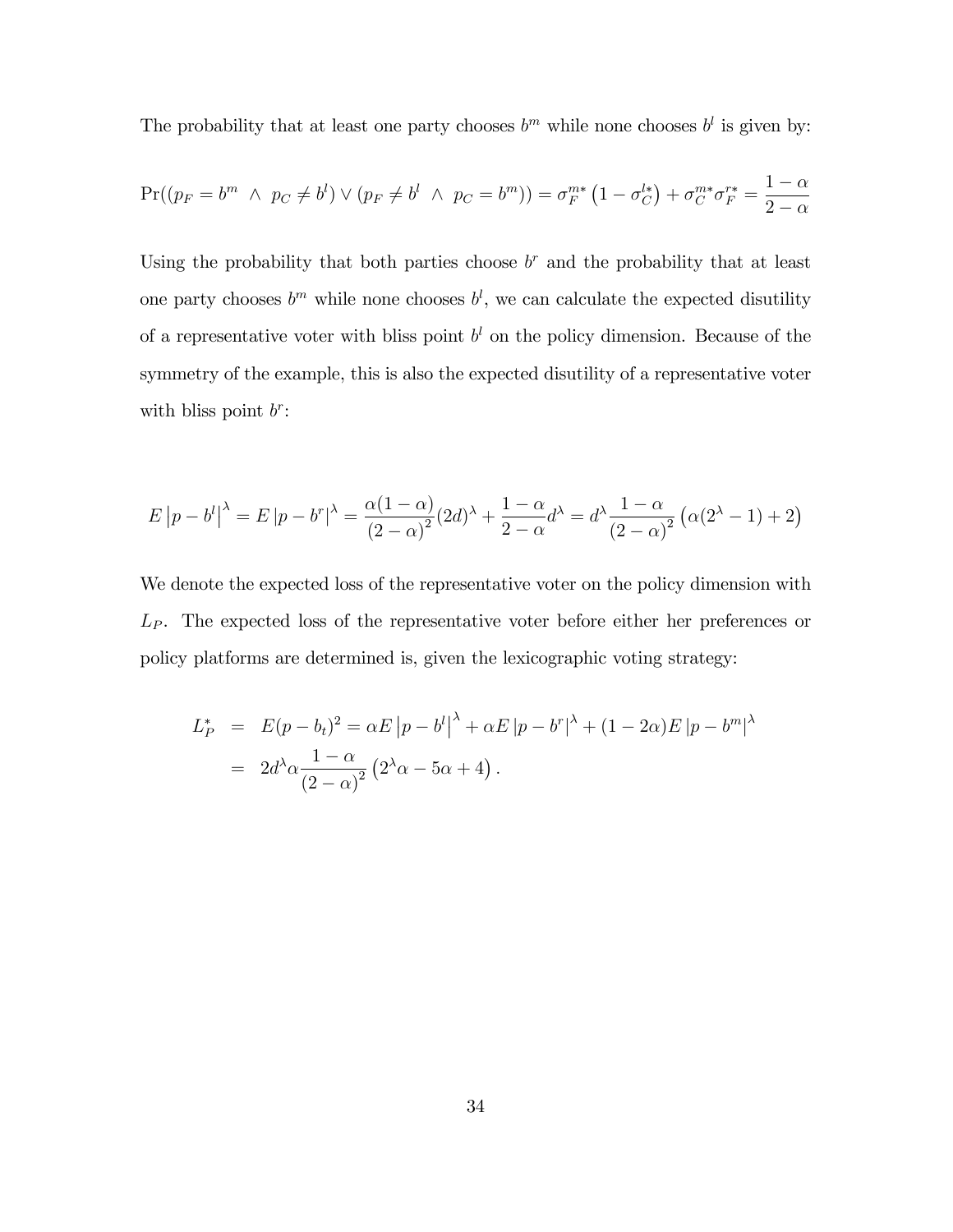# References

- Aragones, E. and T. Palfrey (2002). Mixed equilibrium in a downsian model with a favored candidate. Journal of Economic Theory  $103(1)$ ,  $131 - 161$ .
- Aragones, E., T. Palfrey, and A. Postlewaite (2007). Political reputations and campaign promises. Journal of the European Economic Association  $5(4)$ , 846–884.
- Ashworth, S. (2012). Electoral accountability: recent theoretical and empirical work. Annual Review of Political Science 15, 183-201.
- Ashworth, S., E. de Mesquita, and A. Friedenberg (2010). Creating incentives and selecting good types revisited. Unpublished manuscript.
- Austen-Smith, D. and J. Banks (1989). Electoral accountability and incumbency. In P. Ordeshook (Ed.), *Models of Strategic Choice*, pp. 121–150. University of Michigan Press.
- Banks, J. and J. Duggan (2008). A dynamic model of democratic elections in multidimensional policy spaces. Quarterly Journal of Political Science  $3(3)$ , 269-299.
- Banks, J. S. and R. K. Sundaram (1993). Adverse selection and moral hazard in a repeated elections model. In M. H. W. Bartnett and N. Schofield (Eds.), Political Economy: Institutions, Information, Competition, and Representation, pp. 295–311. Cambridge University Press.
- Barro, R. (1973). The control of politicians: An economic model. Public Choice  $14(1)$ , 19–42.
- Bernhardt, D., J. Duggan, and F. Squintani (2009). The case for responsible parties. American Political Science Review  $103(4)$ , 570–587.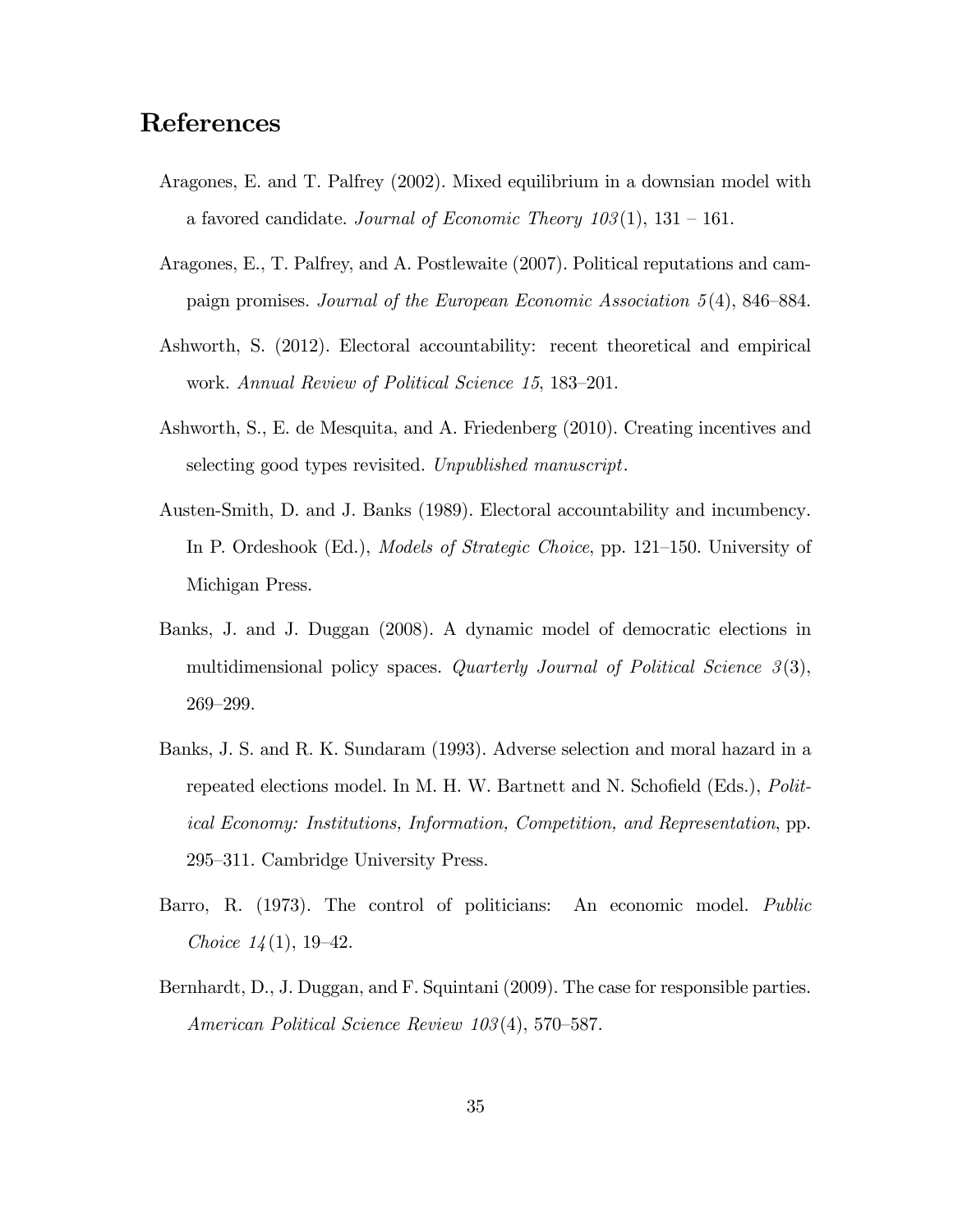- Besley, T. (2006). Principled Agents?: The Political Economy of Good Government. Oxford University Press, USA.
- Downs, A. (1957). An Economic Theory of Democracy. New York: Harpers and Collins.
- Duggan, J. (2000). Repeated elections with asymmetric information. Economics  $\mathcal{B}$ Politics  $12(2)$ , 109–135.
- Duggan, J. and M. Fey (2006). Repeated downsian electoral competition. International Journal of Game Theory  $35(1)$ , 39–69.
- Dutter, L. (1981). Voter preferences, simple electoral games, and equilibria in twocandidate contests. Public Choice  $37(3)$ , 403–423.
- Ferejohn, J. (1986). Incumbent performance and electoral control. Public *Choice*  $50(1)$ , 5–25.
- Holmström, B. (1982). Managerial incentive problems: A dynamic perspective. Essays in Economics and Management in Honor of Lars Wahlbeck. Swedish School of Economics; reprinted in Review of Economic Studies  $66$  (1999):  $169-82$ .
- Hotelling, H. (1929). Stability in competition. The Economic Journal 39(153),  $41 - 57$ .
- Martinez, L. (2009). A theory of political cycles. *Journal of Economic The*ory  $144(3)$ , 1166–1186.
- Mas-Colell, A., M. D. Whinston, J. R. Green, et al. (1995). *Microeconomic theory*. Oxford University Press.
- Myerson, R. (1991). *Game theory: analysis of conflict*. Cambridge, MA. Harvard University Press.